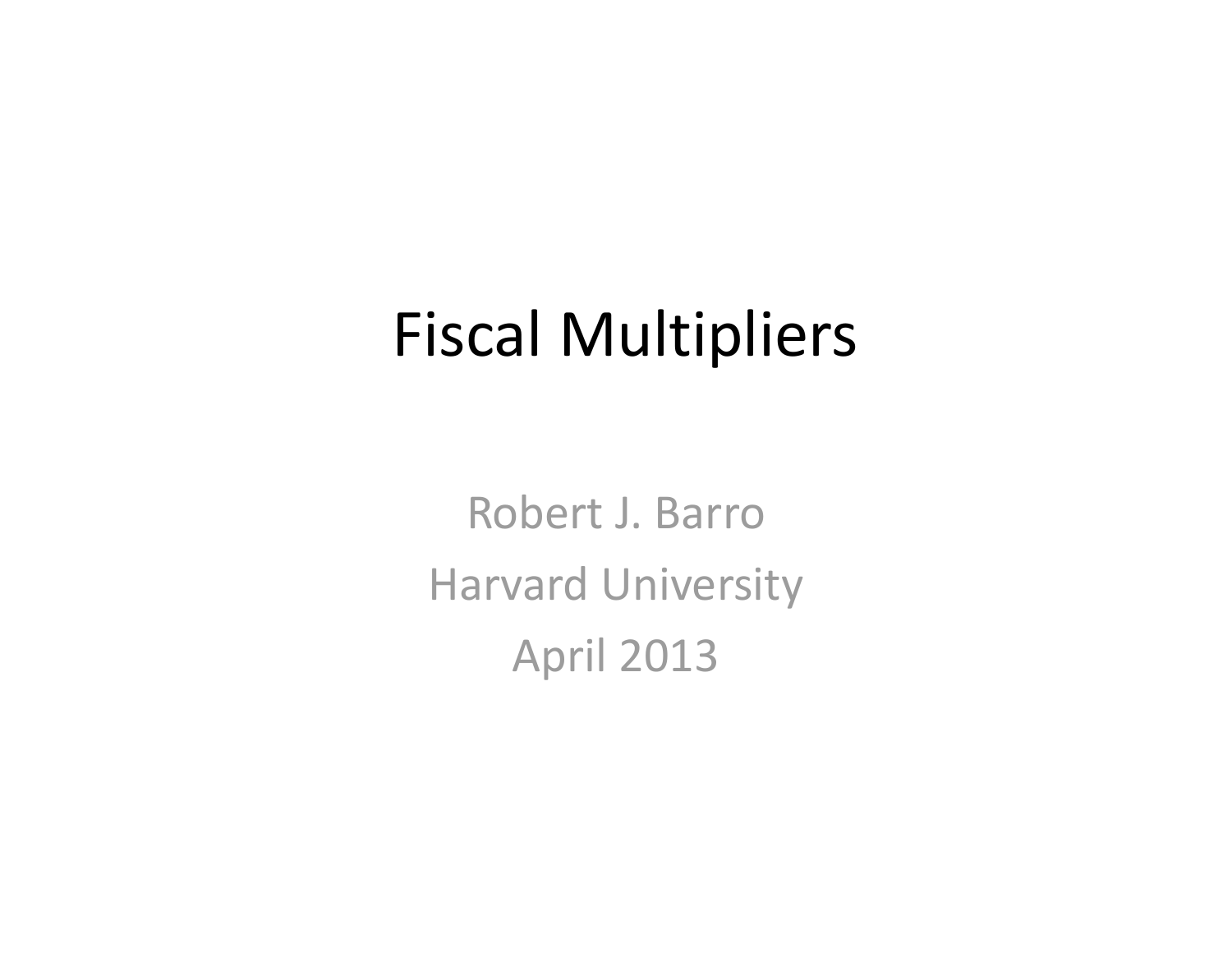#### Samuelson Prediction

- Predicted major negative effect of U.S. post -WWII demobilization on GDP and employment, based on large spending multiplier. Ratio of federal purchases to GDP down by more than 25 percentage points.
- GDP down in 1946-47. But economy did well overall. Resources moved from public to private uses.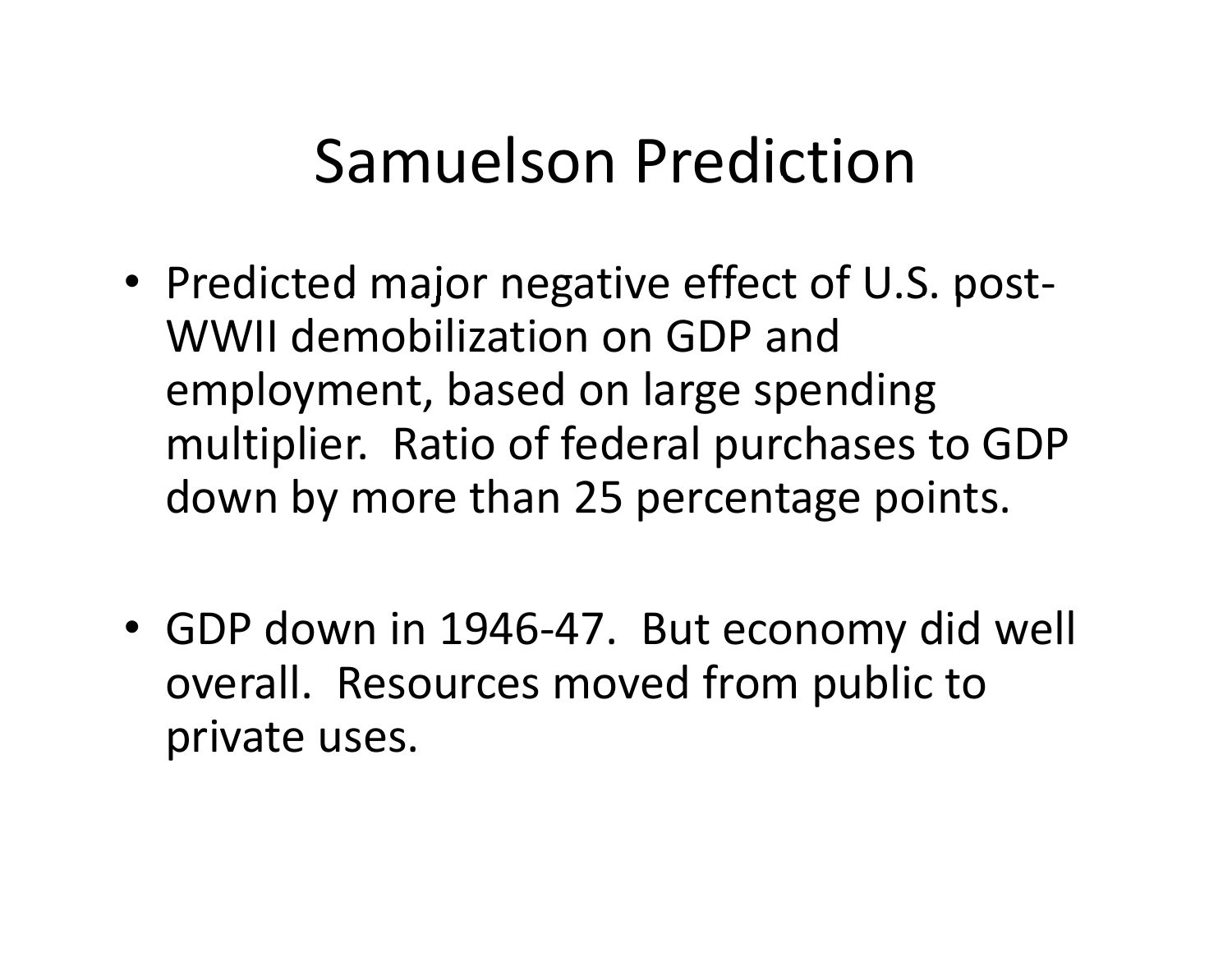## WWII Spending

- Strong positive effect of U.S. military spending during WWII on GDP. Multiplier positive but less than 1. Therefore, private parts of GDP crowded out—mostly investment broadly construed.
- By 1940-41, already strong recovery from Great Depression trough of 1932-33. But economy still in recession in 1940-41.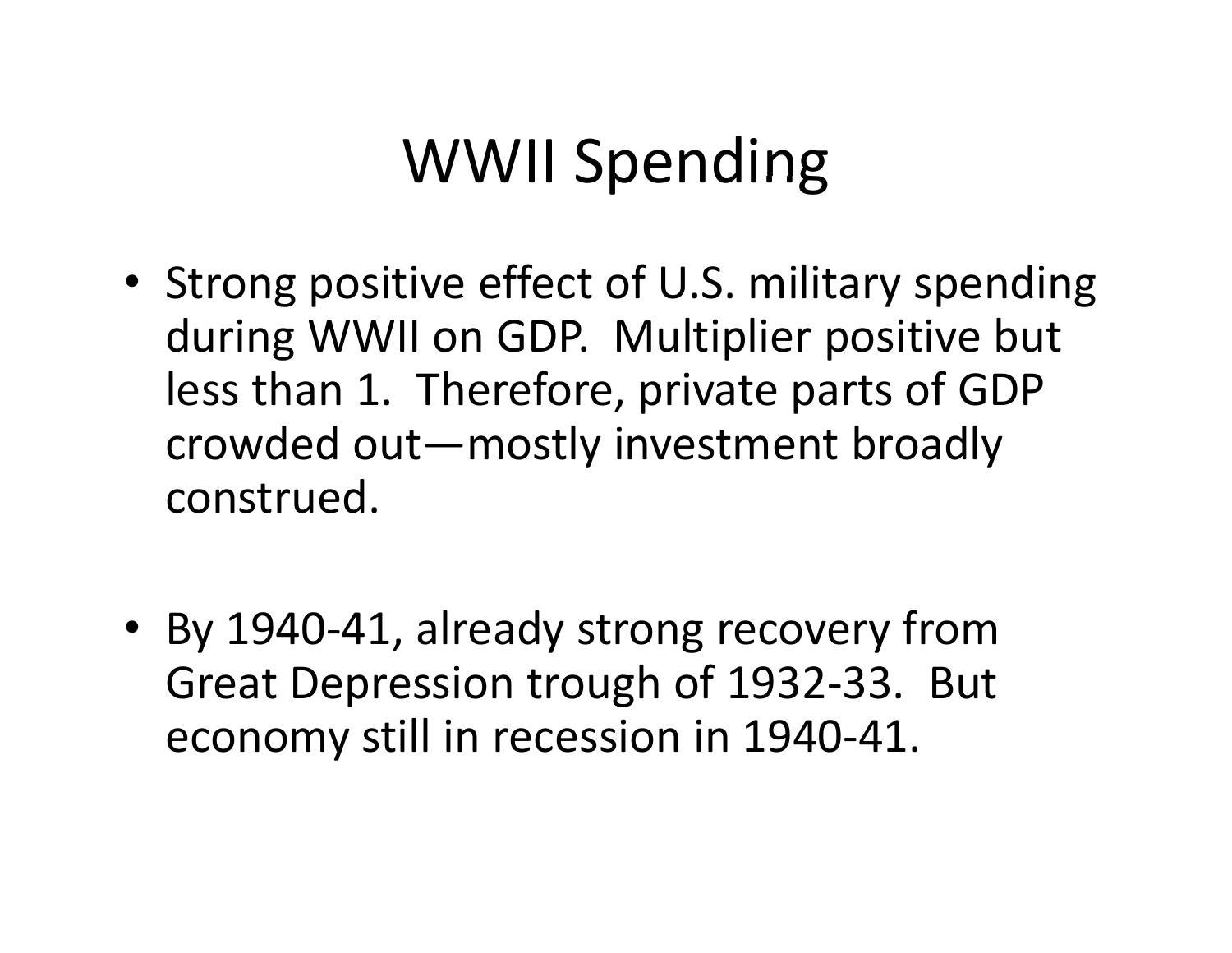### Cuts in U.S. Defense & Other Spending in Sequester of 2013

- Failed Samuelson prediction makes one skeptical about major negative effects on GDP & employment.
- Standard stories of multiplier effects from defense cuts do not allow for shift of resources to private economy.
- Direct effects of programs may be visible. Full effects impossible to see directly.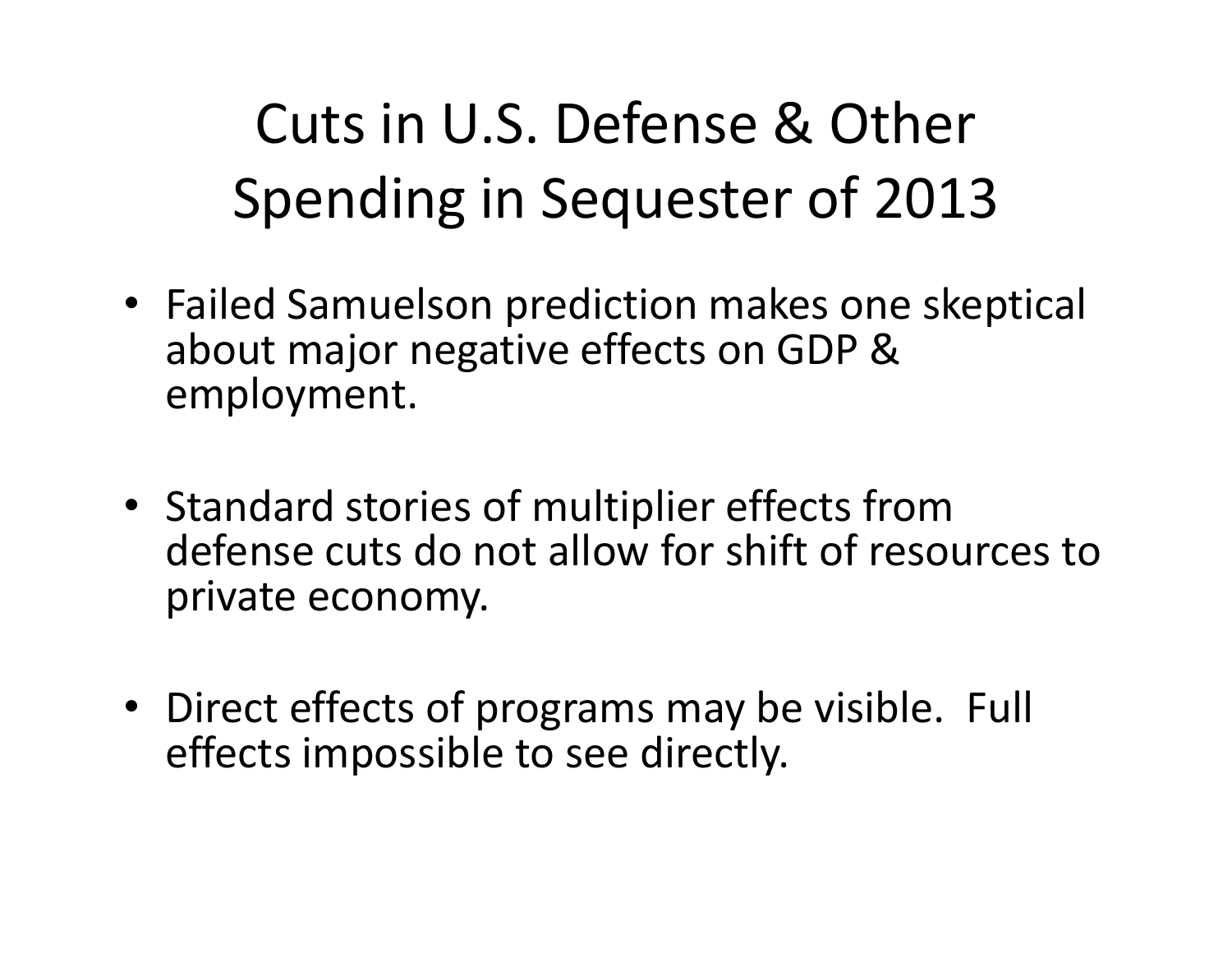- Key is not stories of economic effects but evidence on size of spending multiplier.
- Greater than 1 means defense cuts lead to fall in private parts of GDP.
- Positive but less than 1 means that private parts rise but by less than fall in defense.
- Negative means that private parts rise by more than fall in defense. Consistent with longer-term growth evidence.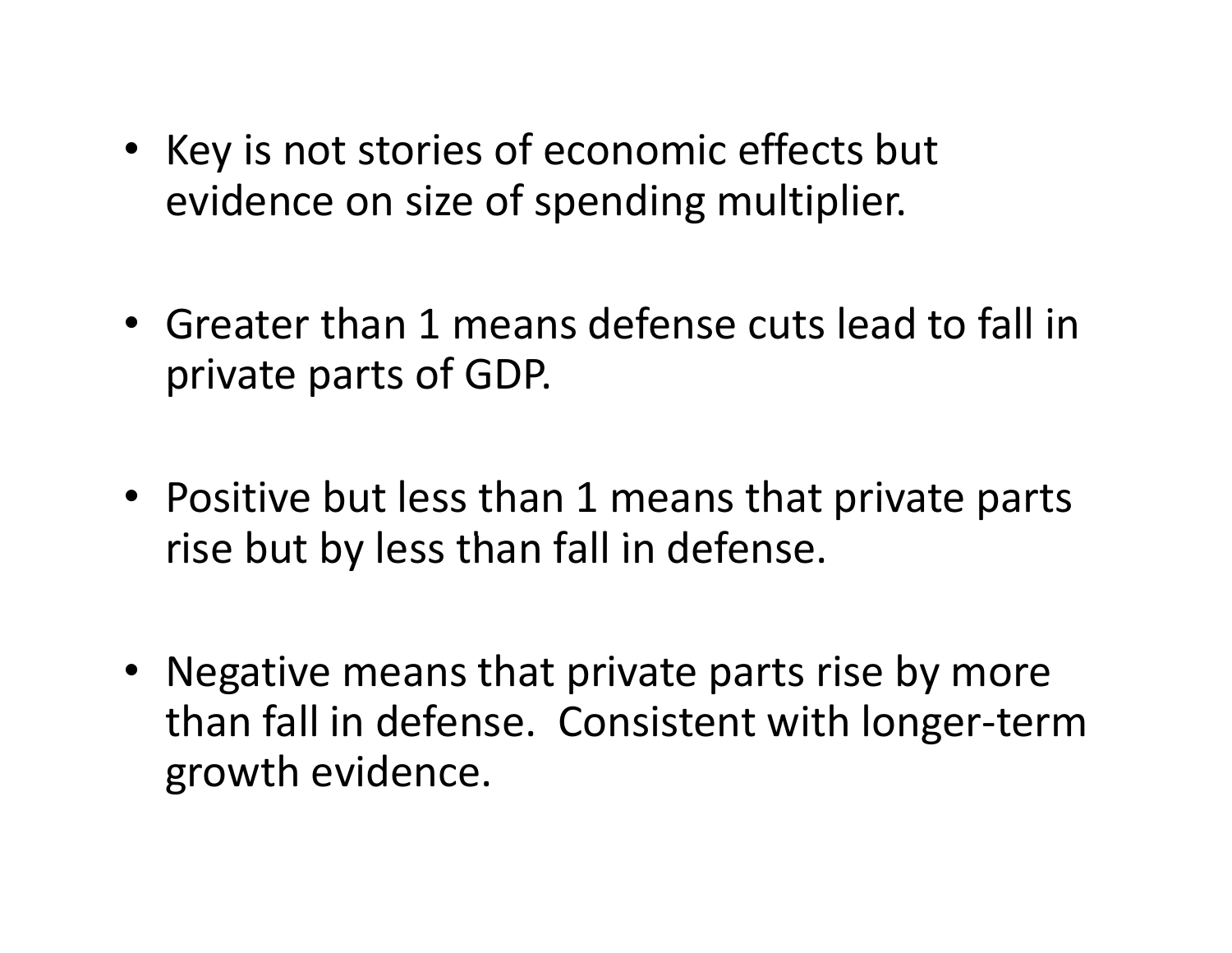### Problems in Estimating (Identifying) Spending Multipliers

- Difficult to estimate government-spending multipliers because of reverse causation—spending reacting to economy. Related problem is common effect of third factor—e.g. war or natural disaster implying GDP down and government spending up.
- Example of reverse causation: U.S. state & local purchases tend to be procyclical—up in booms down in recessions. If not taken into account, get over-estimate of spending multiplier. Easy to get multipliers for nondefense purchases (mostly state & local) of 2 or more.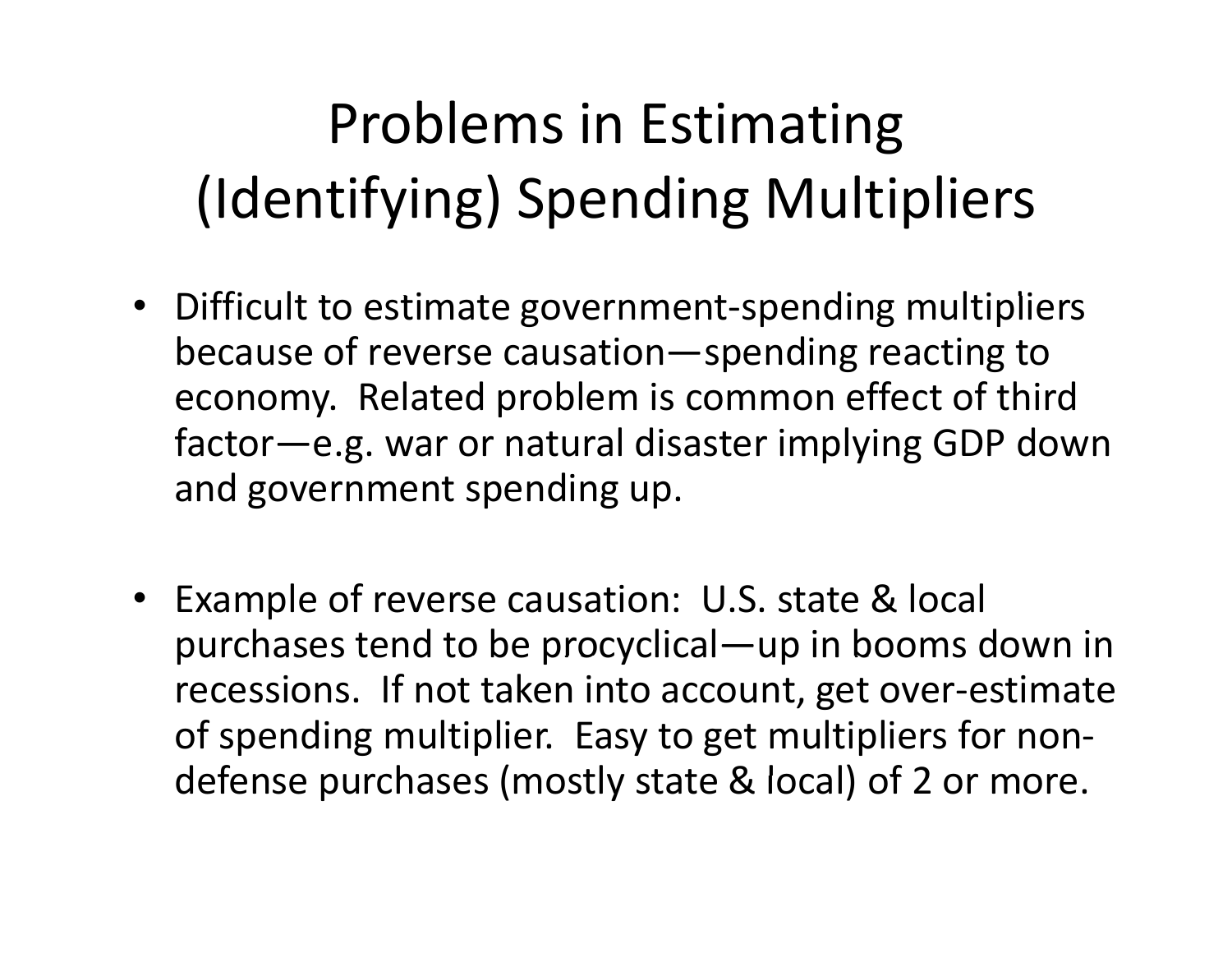- Different case is welfare-related transfers (unemployment compensation, disability, food stamps), which tend to be counter-cyclical up in recessions, down in booms.
- If not taken into account, spending multiplier for transfers tends to be under-estimated, typically negative.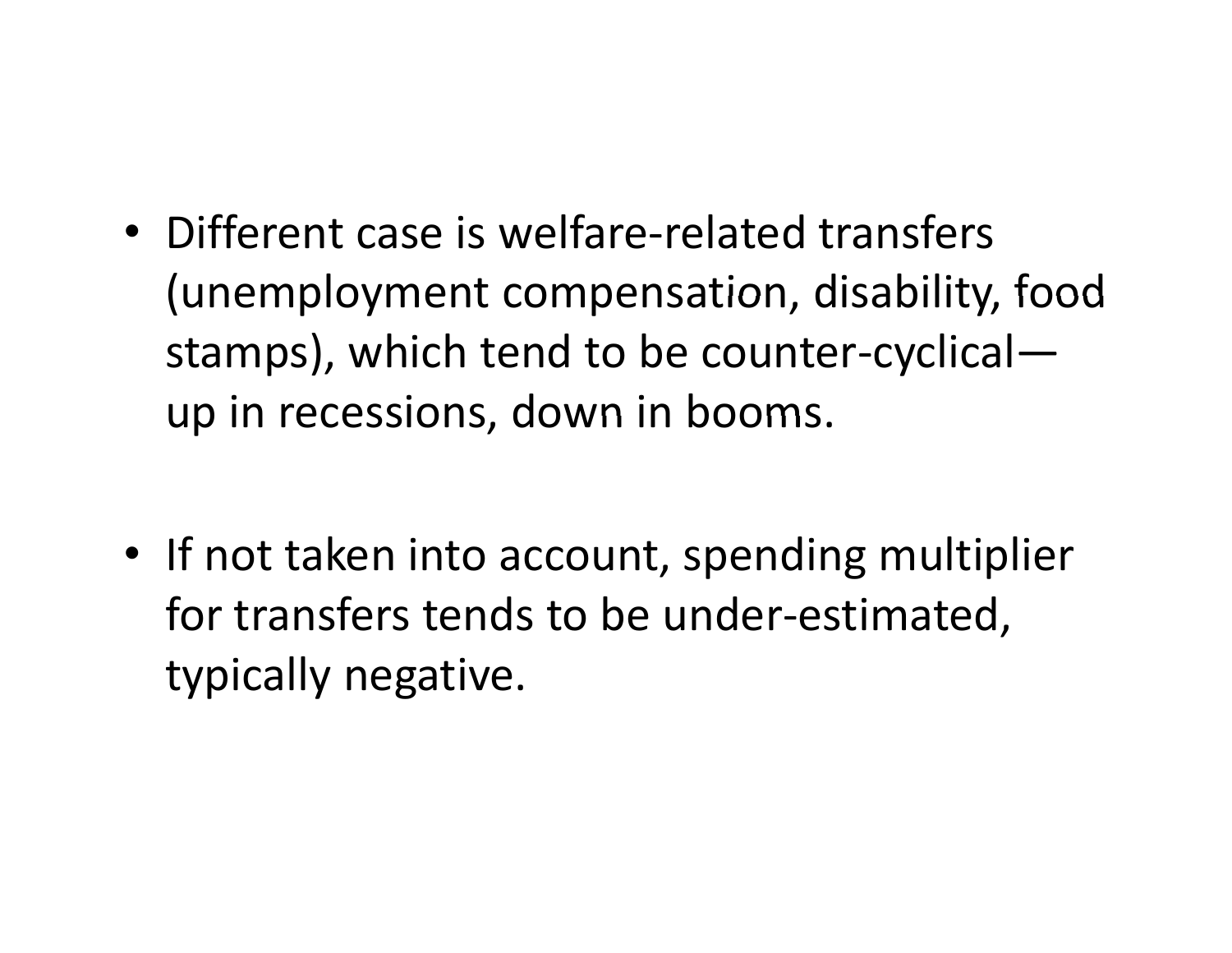- Consider only empirical studies that make convincing effort at "identification." Do not use studies that rely on timing assumption; government purchases assumed to move first.
- Three types of empirical estimates in literature seem reliable.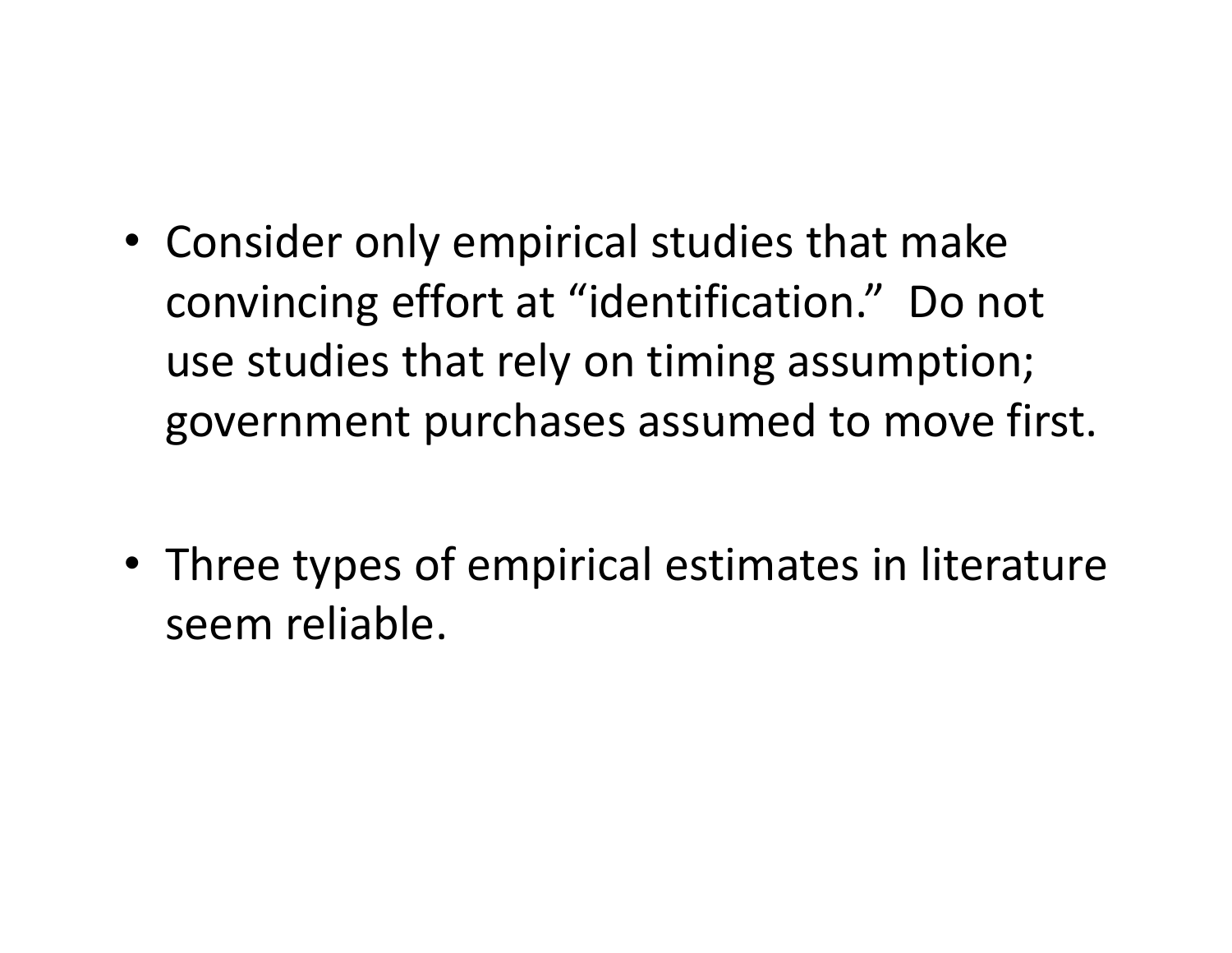### Empirical Estimates of **Spending Multipliers**

- First type is time-series studies, mostly U.S., using variations in defense spending. Key is that changes, especially related to war & peace, can be treated as exogenous.
- Second type is study by Kraay on variations in (random) timing of disbursements of World Bank loans for developing countries.
- Third type involves effects of federal spending programs across U.S. states. Relative spending across states may be exogenous.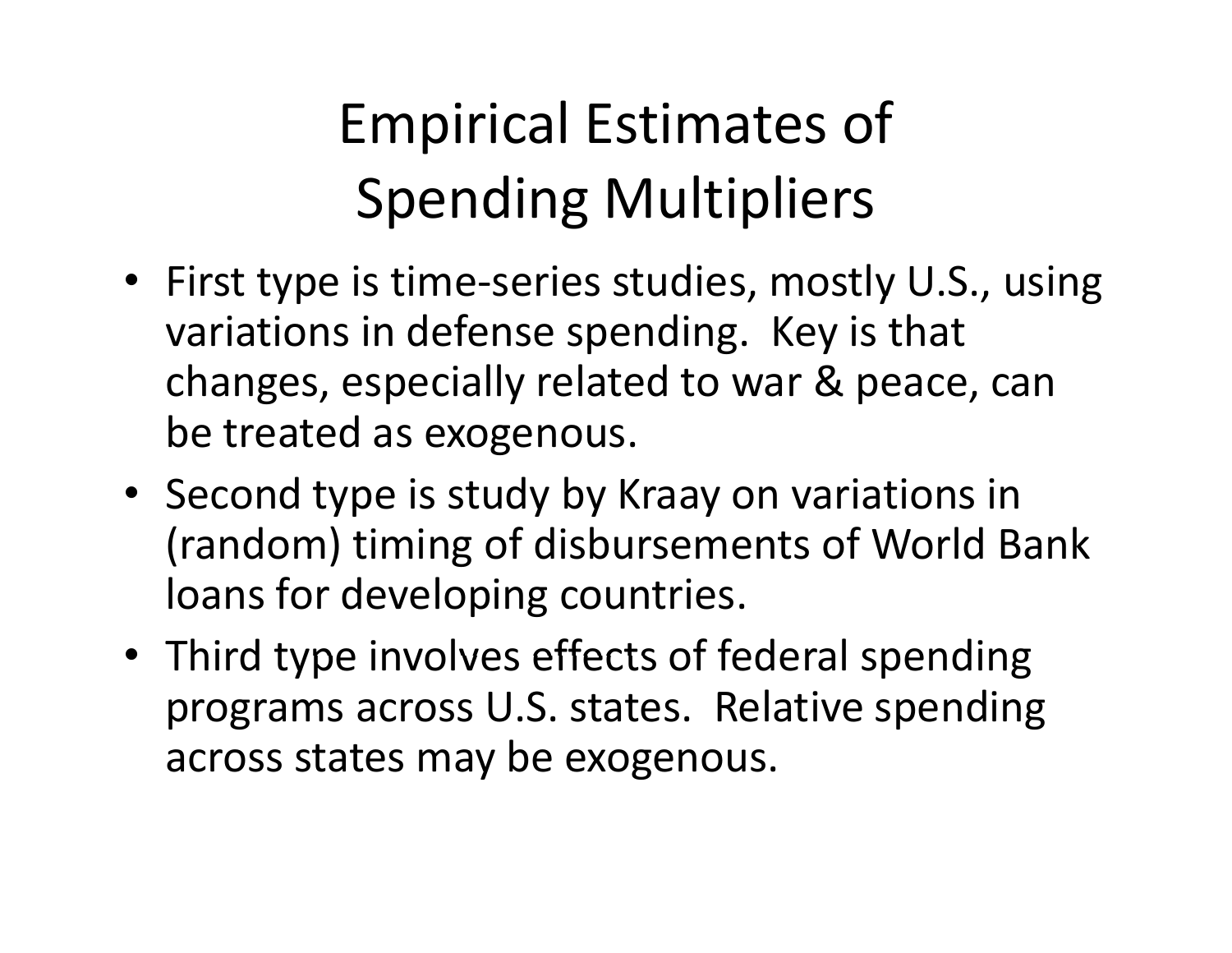| <b>Table 1</b><br><b>Estimates of Spending Multipliers</b>         |                            |                                                                                                                                                                                    |  |
|--------------------------------------------------------------------|----------------------------|------------------------------------------------------------------------------------------------------------------------------------------------------------------------------------|--|
| <b>Author and Study</b>                                            | <b>Multiplier estimate</b> | <b>Notes</b>                                                                                                                                                                       |  |
| <b>Time-Series Macroeconomic Studies Based on Defense Spending</b> |                            |                                                                                                                                                                                    |  |
| Barro (1984)                                                       | $\approx 0.6$              | U.S. defense spending increases in WWI,<br>WWII, Korean War.                                                                                                                       |  |
| Hall (1986)                                                        | $\approx 0.6$              | U.S. defense spending, 1920-42, 1947-82.                                                                                                                                           |  |
| Ramey (2011)                                                       | $0.6 - 1.2$                | U.S. defense spending, 1939-2008,<br>estimates based on defense-news variable,<br>short-run versus long-run, deficit-<br>financed.                                                 |  |
| Fisher and Peters (2010)                                           | > 0                        | U.S. defense spending, 1948-2007,<br>estimates based on stock returns of<br>defense contractors, cumulative effects<br>over 5 years for 1959-2007.                                 |  |
| Barro and Redlick (2011)                                           | $0.4 - 0.8$                | U.S. defense spending, 1917-2006, short-<br>run versus long-run, temporary versus<br>permanent (based on defense news),<br>deficit-financed, applies to increases or<br>decreases. |  |
| Hall (2009)                                                        | $\approx 0.5$              | U.S. defense spending, 1930-2008.                                                                                                                                                  |  |
| Owyang, Ramey, Zubairy (2013)                                      | $\approx 0.6 - 0.9$        | U.S. (1890-2010) and Canada (1922-<br>2011) defense spending, based on defense<br>news, short-run versus long-run, deficit-<br>financed, interactions with unemployment<br>rate.   |  |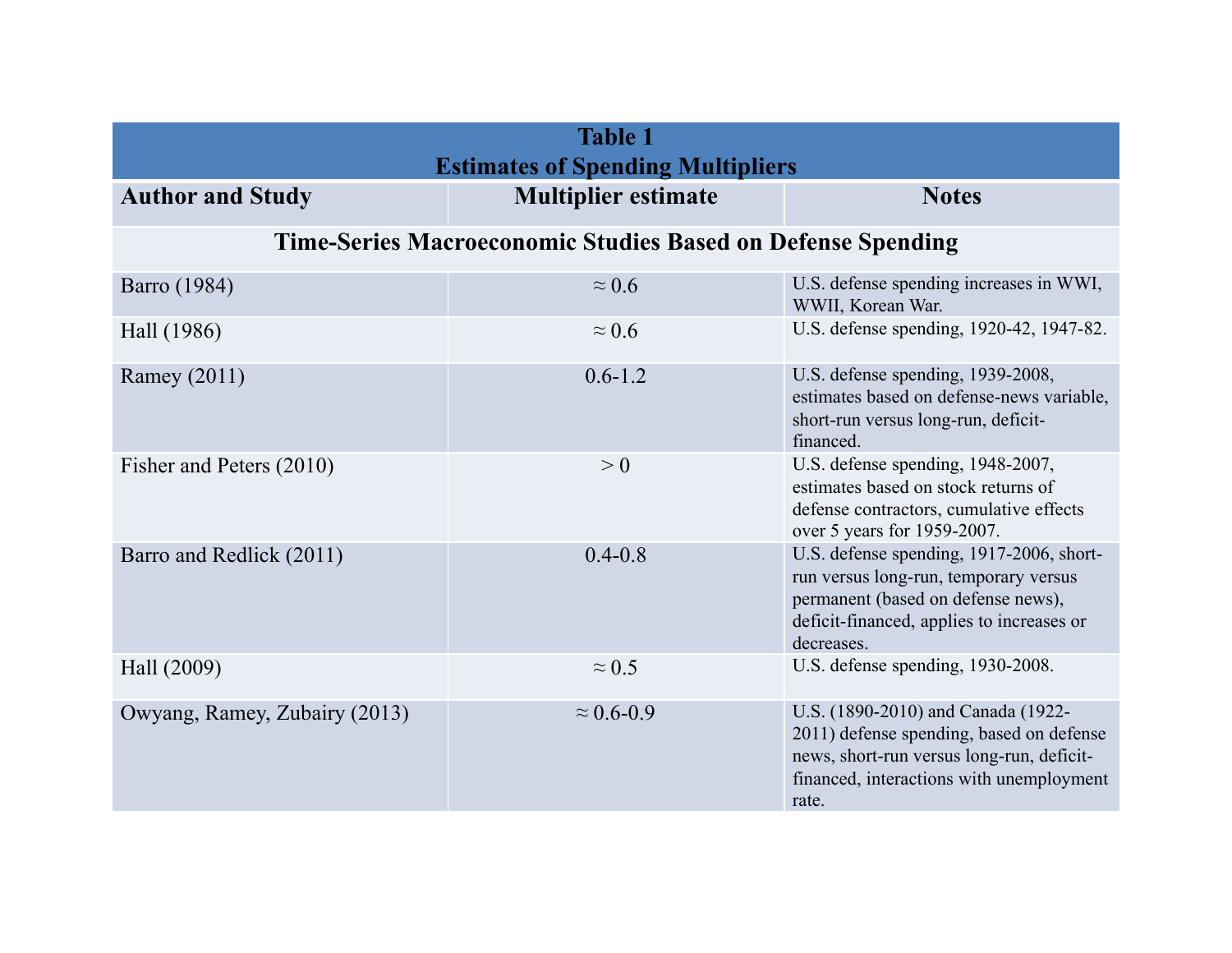| <b>Author and Study</b>                                                     | <b>Multiplier estimate</b> | <b>Notes</b>                                                                                                                                                                                      |  |
|-----------------------------------------------------------------------------|----------------------------|---------------------------------------------------------------------------------------------------------------------------------------------------------------------------------------------------|--|
| A Panel Study Based on the Timing of Loan Disbursements from the World Bank |                            |                                                                                                                                                                                                   |  |
| Kraay $(2012)$                                                              | $0.5 - 0.7$                | Uses timing of World Bank loan<br>disbursements to 29 developing countries,<br>1985-2009, short-run.                                                                                              |  |
| <b>Panel Studies for U.S. States</b>                                        |                            |                                                                                                                                                                                                   |  |
| Nakamura and Steinsson (2012)                                               | $\approx$ 1.4              | U.S. defense spending across U.S. states,<br>1966-2006, responses of state real GDP<br>over two years.                                                                                            |  |
| Cohen, Coval, Malloy (2011)                                                 | $\leq 0$                   | Federal spending in U.S. states, driven by<br>states' political power in U.S. Congress,<br>effects on corporate investment and<br>employment and on state GDP and total<br>employment, 1967-2008. |  |
| Wilson $(2012)$                                                             | > 0                        | ARRA cross-U.S. state spending except<br>for UI, 2009-10, effects on state<br>employment.                                                                                                         |  |
| Chodorow-Reich, et al. (2012)                                               | > 0                        | ARRA cross-U.S. state spending on<br>Medicaid, 2009-10, effects on state<br>employment.                                                                                                           |  |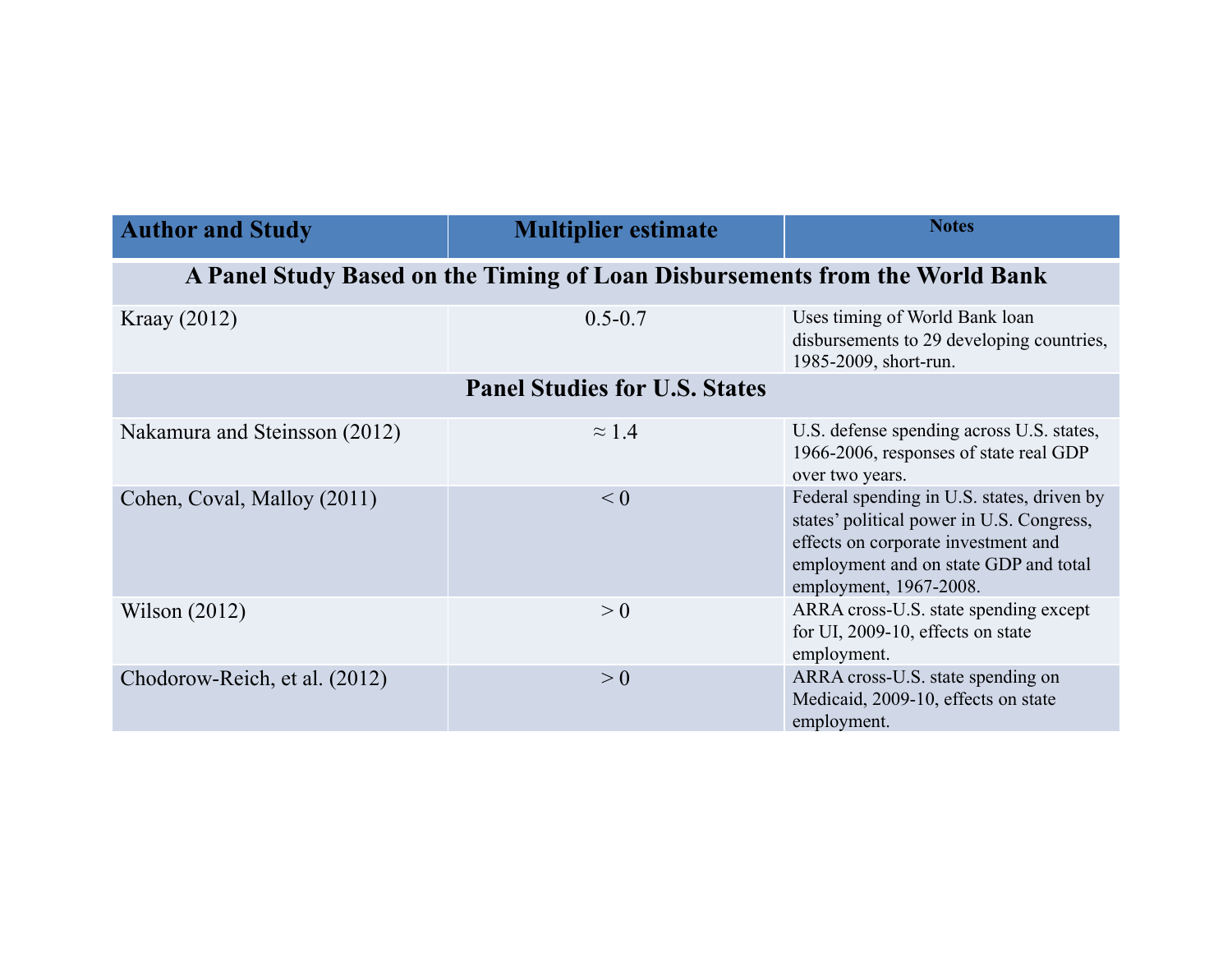## Effects from Defense Spending

- Time-series evidence useful because major variations—associated with war & peace plausibly exogenous. Also changes are large and both positive & negative.
- Does not work for macro disasters from wars—especially WWI & WWII—with major destruction of property & people.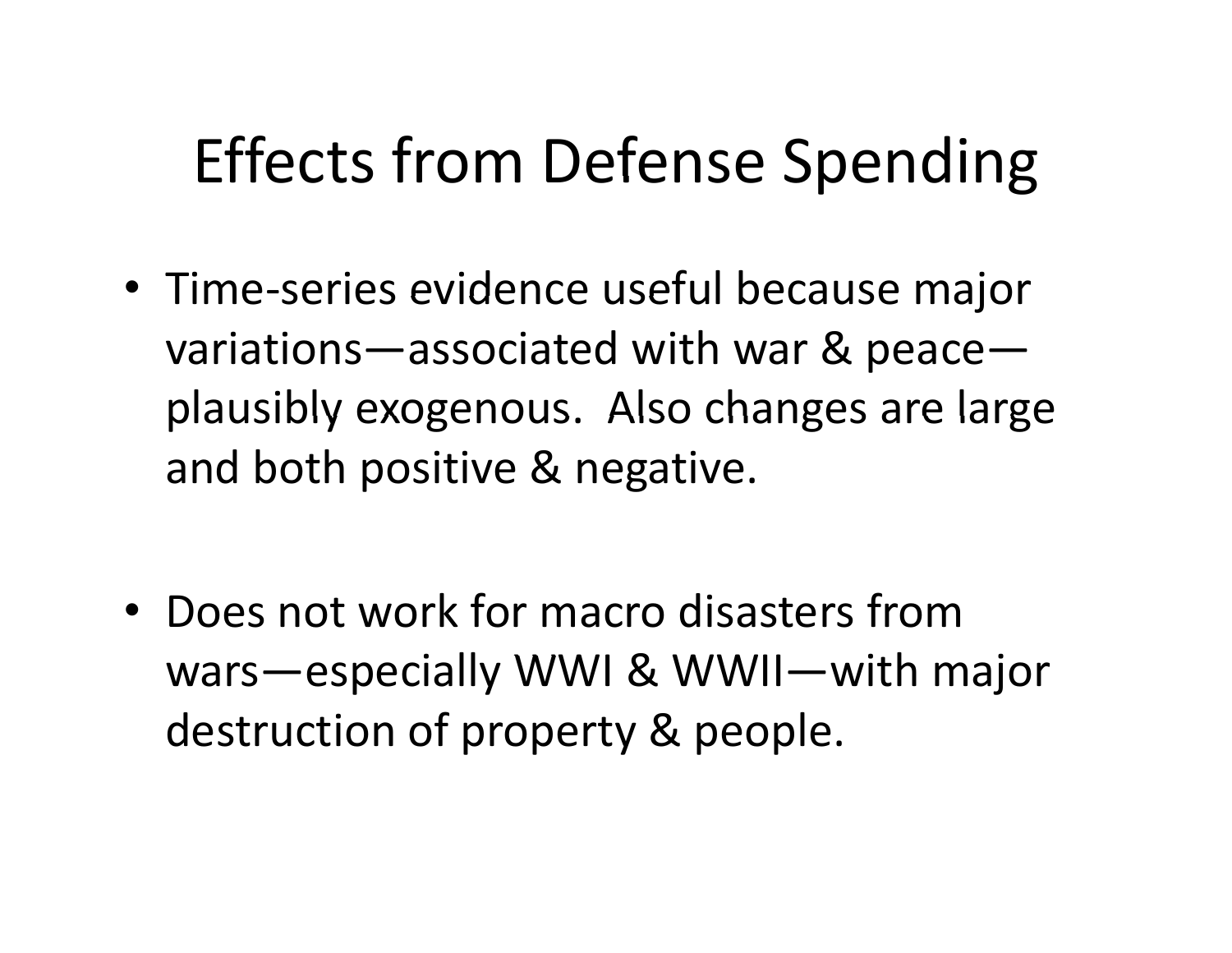- Evidence particularly from U.S. Other potential cases are Canada, Australia, New Zealand during world wars. Also neutral countries: Switzerland & Sweden.
- Some evidence on interaction with state of economy—unemployment rate still high in 1941 (U.S.), 1939 (Canada).
- Multiplier affected by production mandates, military draft, rationing, patriotism effect on labor supply?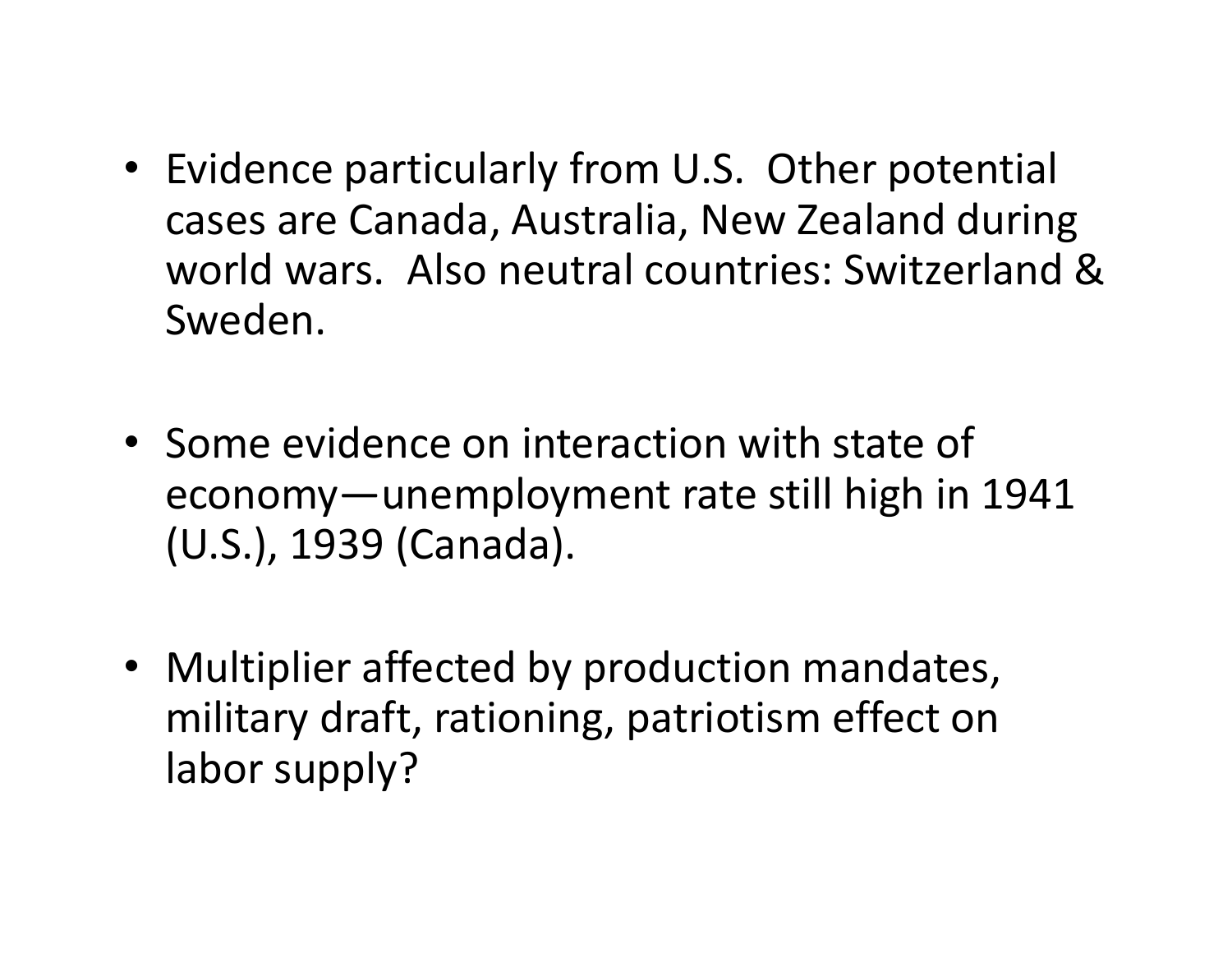### U.S. Wars & Broader Time Series

- Simple estimate from Barro (1984) for WWI, WWII, Korean War is multiplier around 0.6. Similar results in Hall (1986, 2009). Main crowding out in investment components, including consumer durables.
- Ramey (2011) finds similar short-run multiplier using defense-news variable as "instrument." Longer-run multiplier around 1.1. Applies to deficit finance with spending viewed as permanent.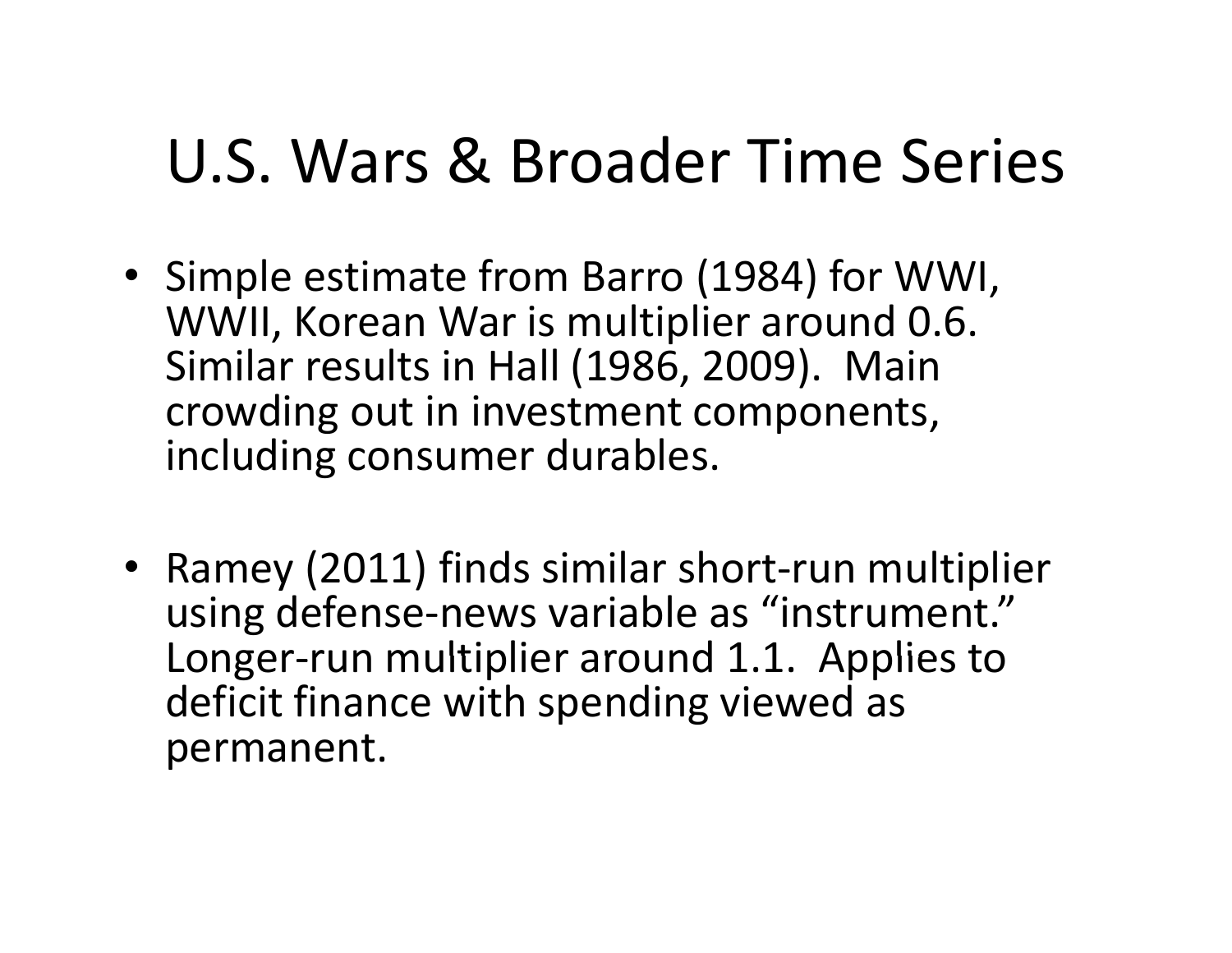- Fisher & Peters (2010) used excess stock returns of defense contractors. Less explanatory power for defense spending than Ramey's narrative approach.
- Barro & Redlick (2011) treated variations in U.S. defense purchases—especially in wars & post-war demobilizations—as exogenous. Separate measure of tax rates. Ramey defense-news variable used to gauge expectations of future spending.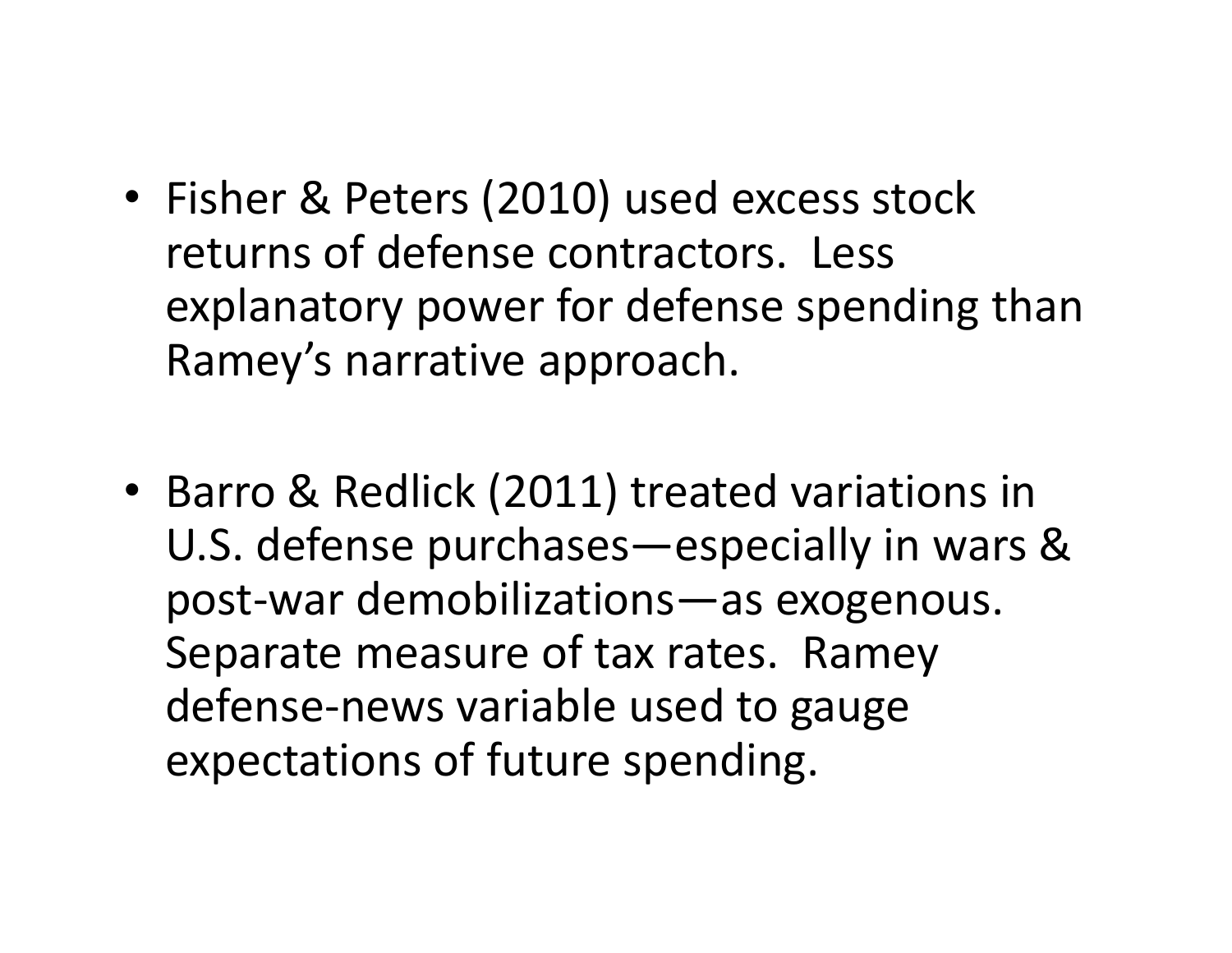- Defense-spending multiplier 0.4-0.5 within year, 0.6-0.7 over 2 years, higher by 0.1-0.2 when viewed as permanent. Results with deficit finance comparable to Ramey's. Balancedbudget multiplier negative (with tax finance).
- Applies as much to decreases in defense spending (e.g. 1946-47 and 1954-55) as to increases (e.g. WWI, WWII, Korean War).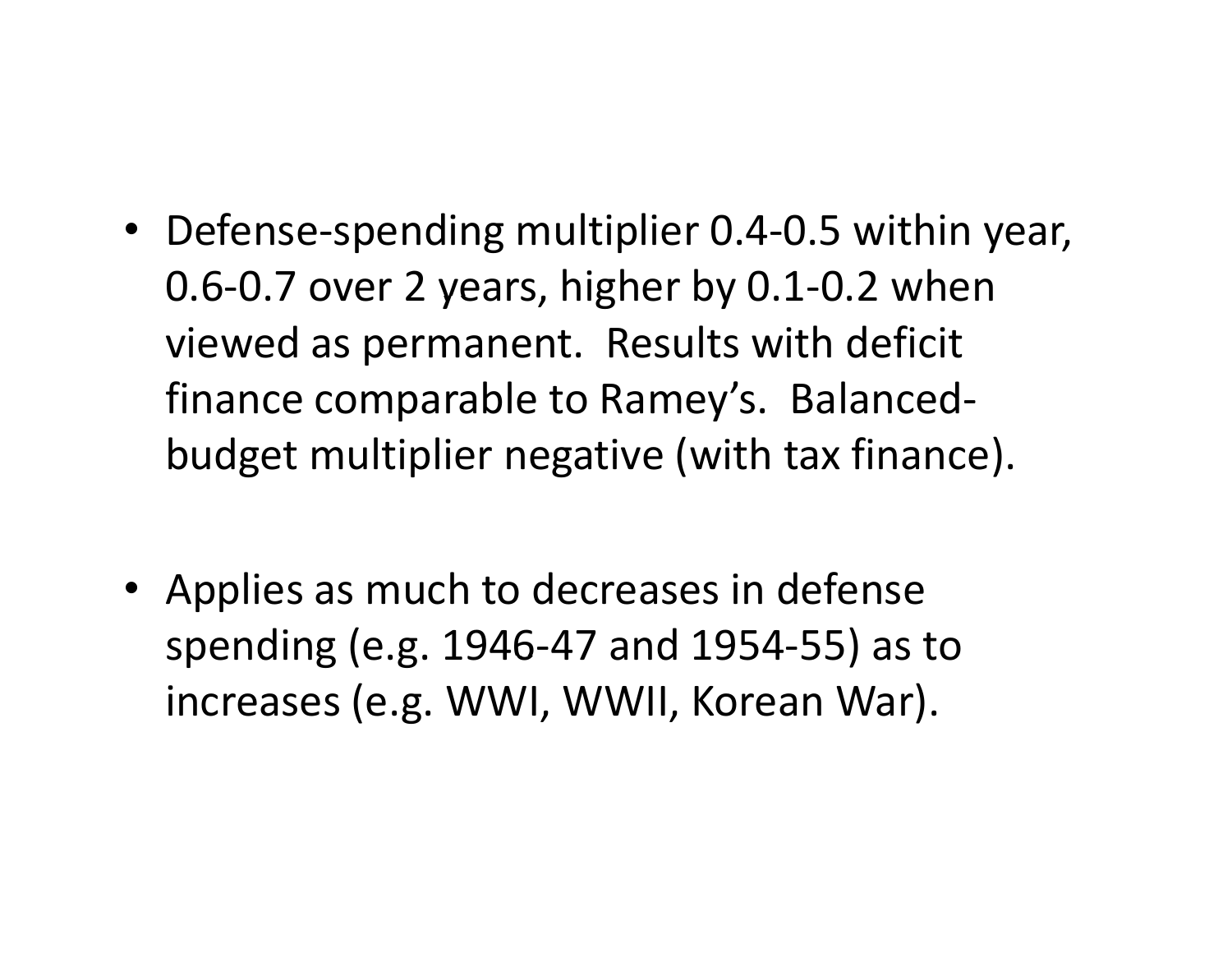- Owyang, Ramey, Zubairy (2013) extended Ramey analysis to longer-term U.S. data and Canada. Canada results (not U.S.) suggested multiplier larger when unemployment rate higher. Not found for U.S. (consistent with Barro & Redlick).
- Could study interaction of multiplier with recessions further for Canada, Australia, New Zealand.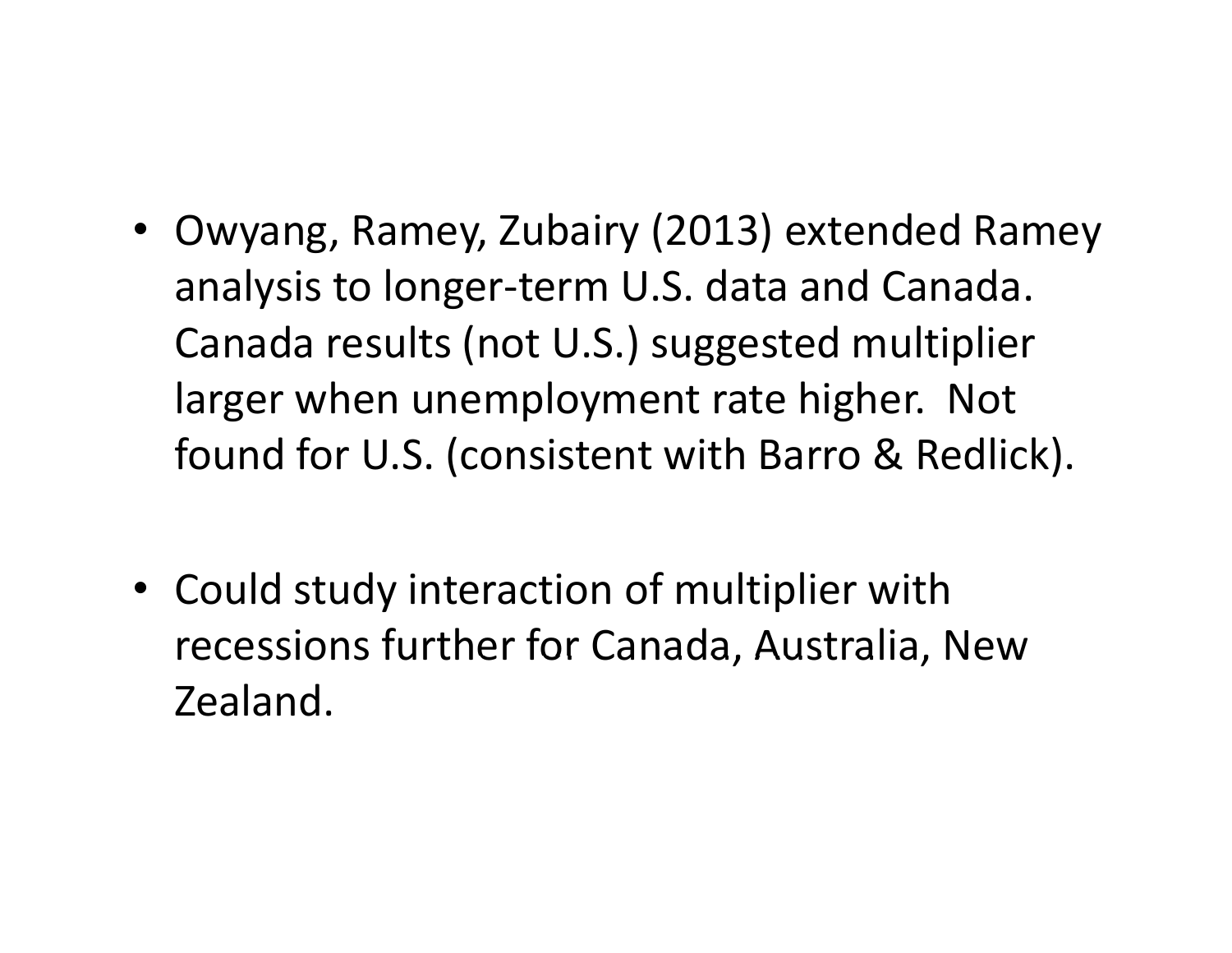### Kraay (2012) on Timing of World Bank Disbursements of Loans

- Studied responses of real GDP in 29 developing countries to World Bank loan disbursements, 1985-2009. Loans difficult to assess directly because amount and timing depend on country's economic conditions.
- Kraay avoided problem by using timing of disbursements over several years following approvals. Much of variation reflected arbitrary bureaucratic procedures–regarded as random.
- • Analysis showed positive response of real GDP within year to government expenditure driven by timing of World Bank disbursements. Estimated spending multiplier 0.5-0.7; in ballpark of estimates from macro studies of defense spending.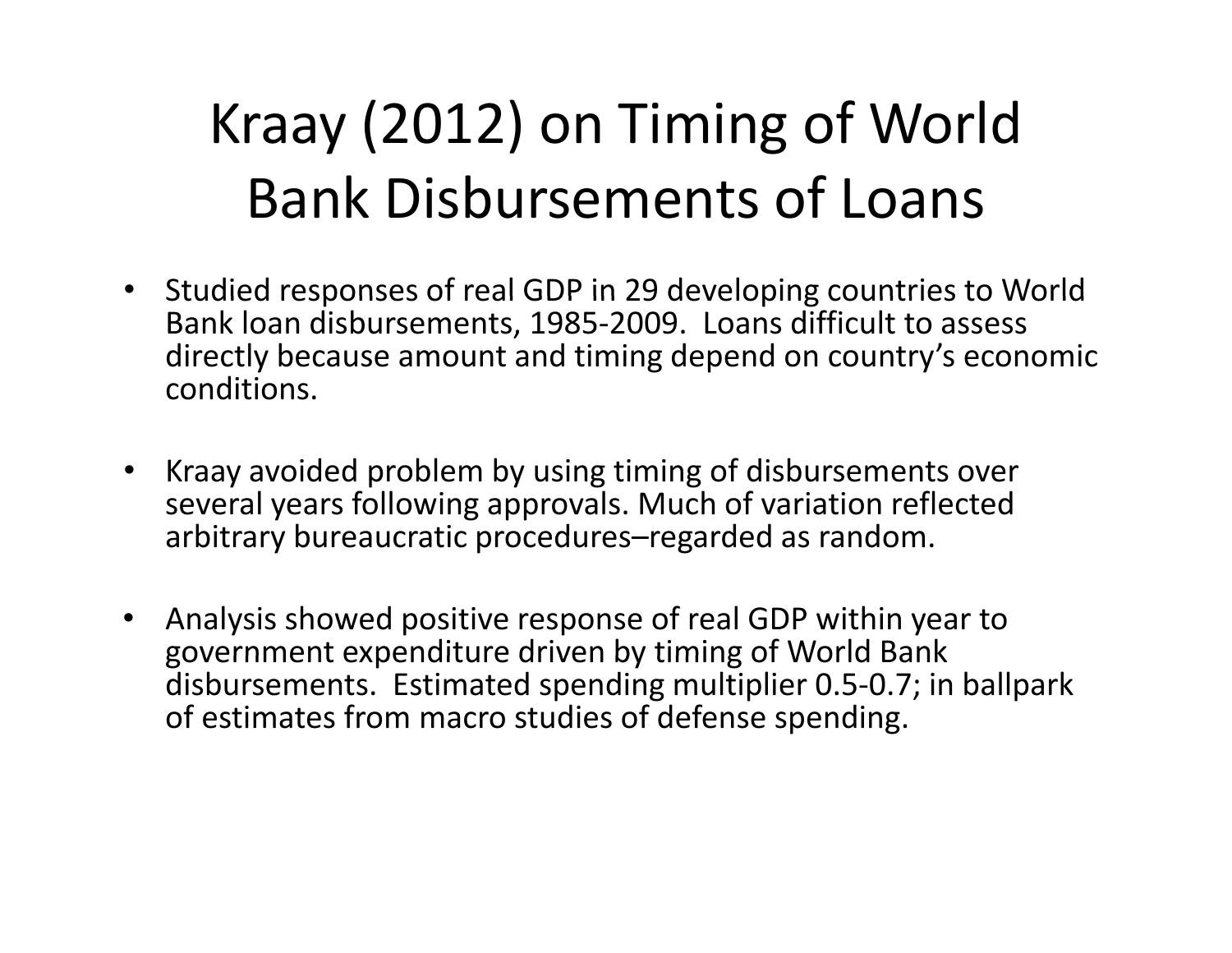#### Effects of Federal Spending across U.S. states

- Under some circumstances, changes in federal spending at state (or local) level independent of state's economic conditions. Therefore, easier to assess effects of government spending on economy, rather than reverse.
- Serious shortcoming is that state spending multipliers not readily applied to national context. At state level, federallyfinanced expenditure nearly free, not only currently (sort of true for deficit-financed federal spending) but also prospectively. Therefore, computed state spending multipliers exclude income & substitution effects from higher current and future taxes, which apply at federal level.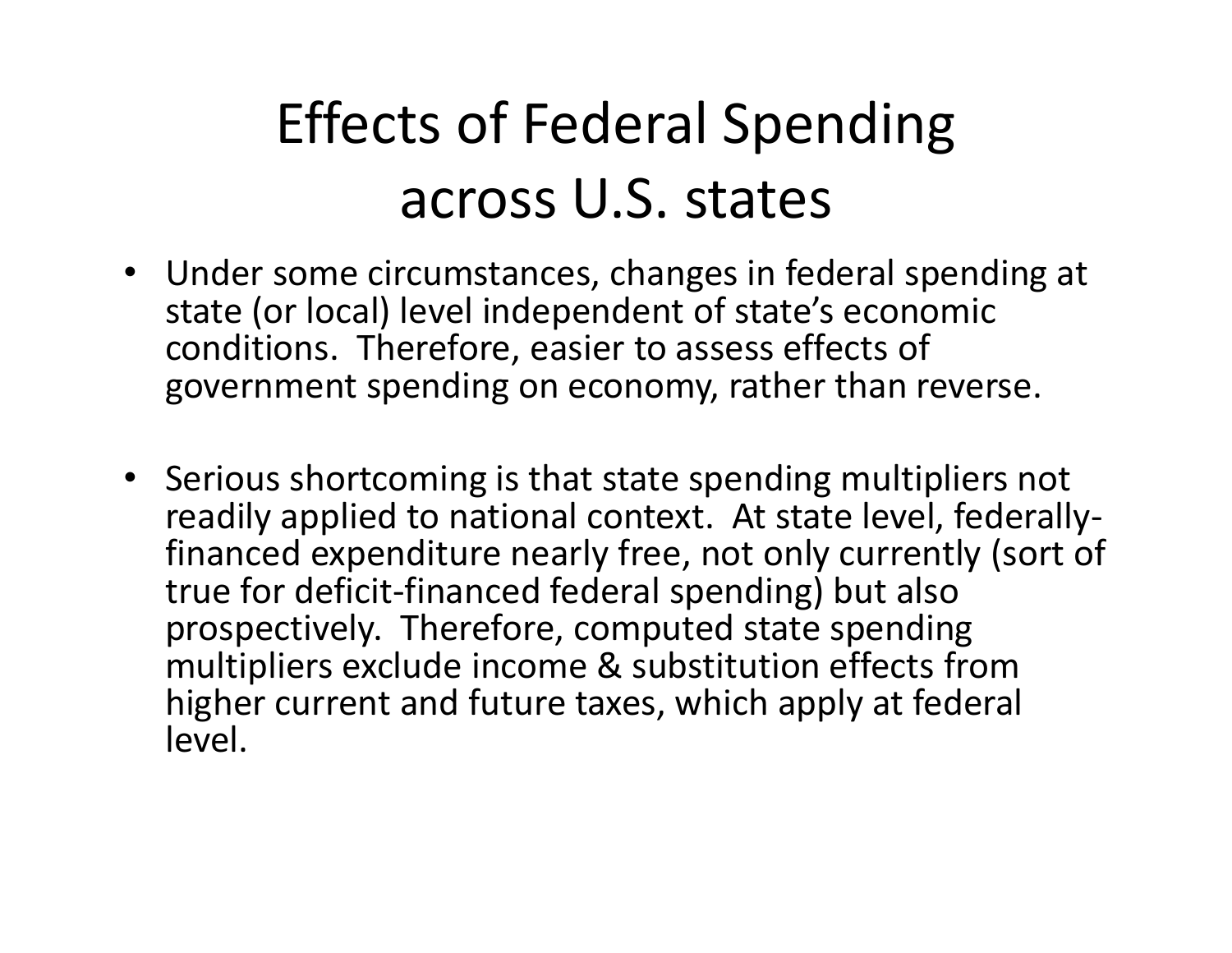### Nakamura & Steinsson (2012)

- Gauge response of state real GDP and other variables to federal defense contracts for each state. Idea is that variations in aggregate defense spending occur differentially across states in way predictable from history.
- For example, when federal defense rises, spending tends to be allocated disproportionately (in relation to each state's GDP) to California and Connecticut rather than Illinois.
- Pattern allowed Nakamura & Steinsson to isolate effects of federal defense spending within state on state's real GDP. Specifically, they filtered out reverse causation, whereby poor economic conditions in state may raise state's share of overall defense budget.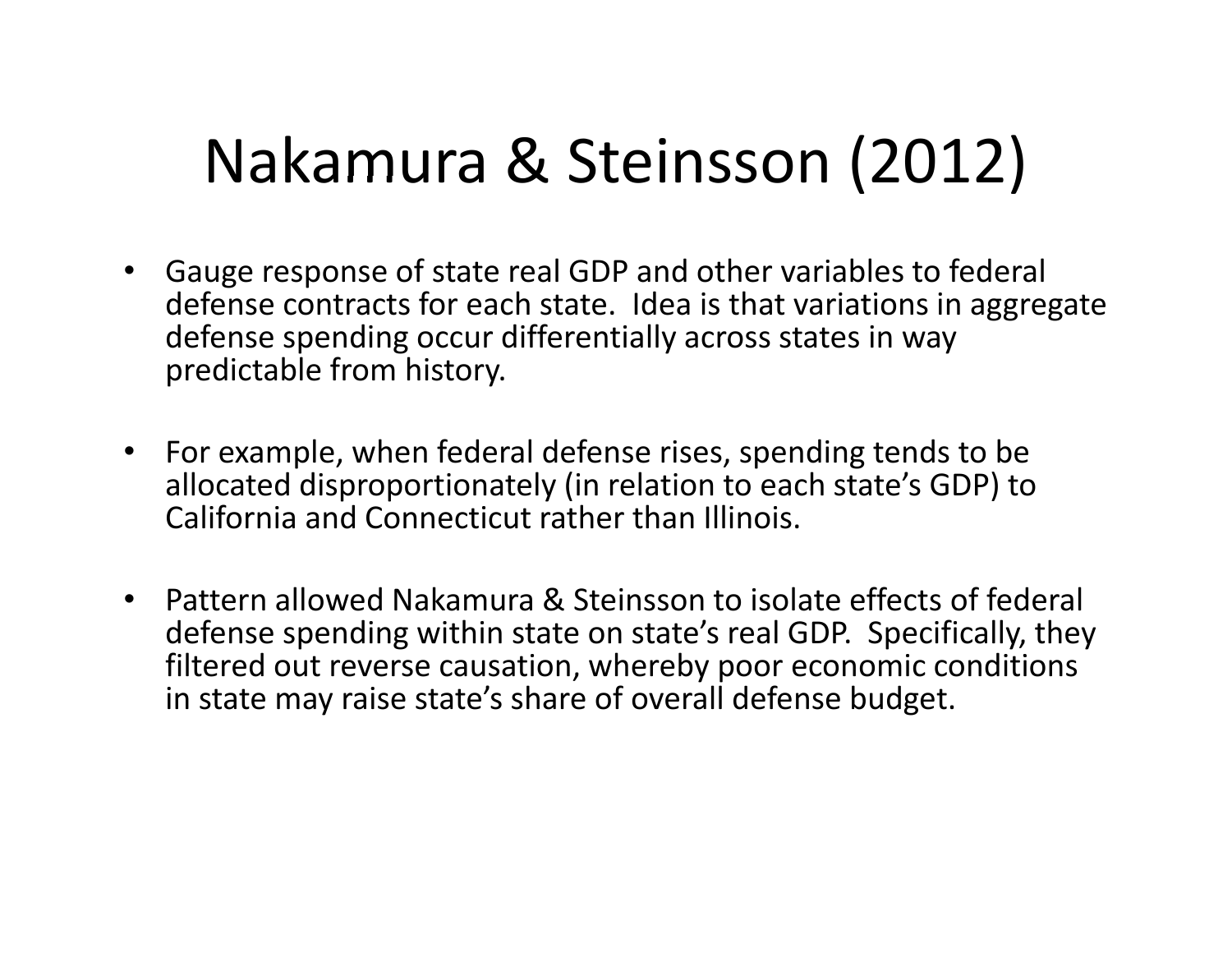- Result for 1966-2006 is estimated state spending multiplier around 1.4 over 2 years. Estimate higher than that at national level in Barro & Redlick (2011)—comparable number over 2 years for deficit-financed spending expected to be permanent was 0.7-0.9.
- One reason state spending multiplier higher is that spending nearly free, coming from current or prospective taxes levied mostly on residents of other states.
- Another consideration is that responses of state's real GDP reflect mobility of labor and capital from other stateseffect would not operate substantially at national level.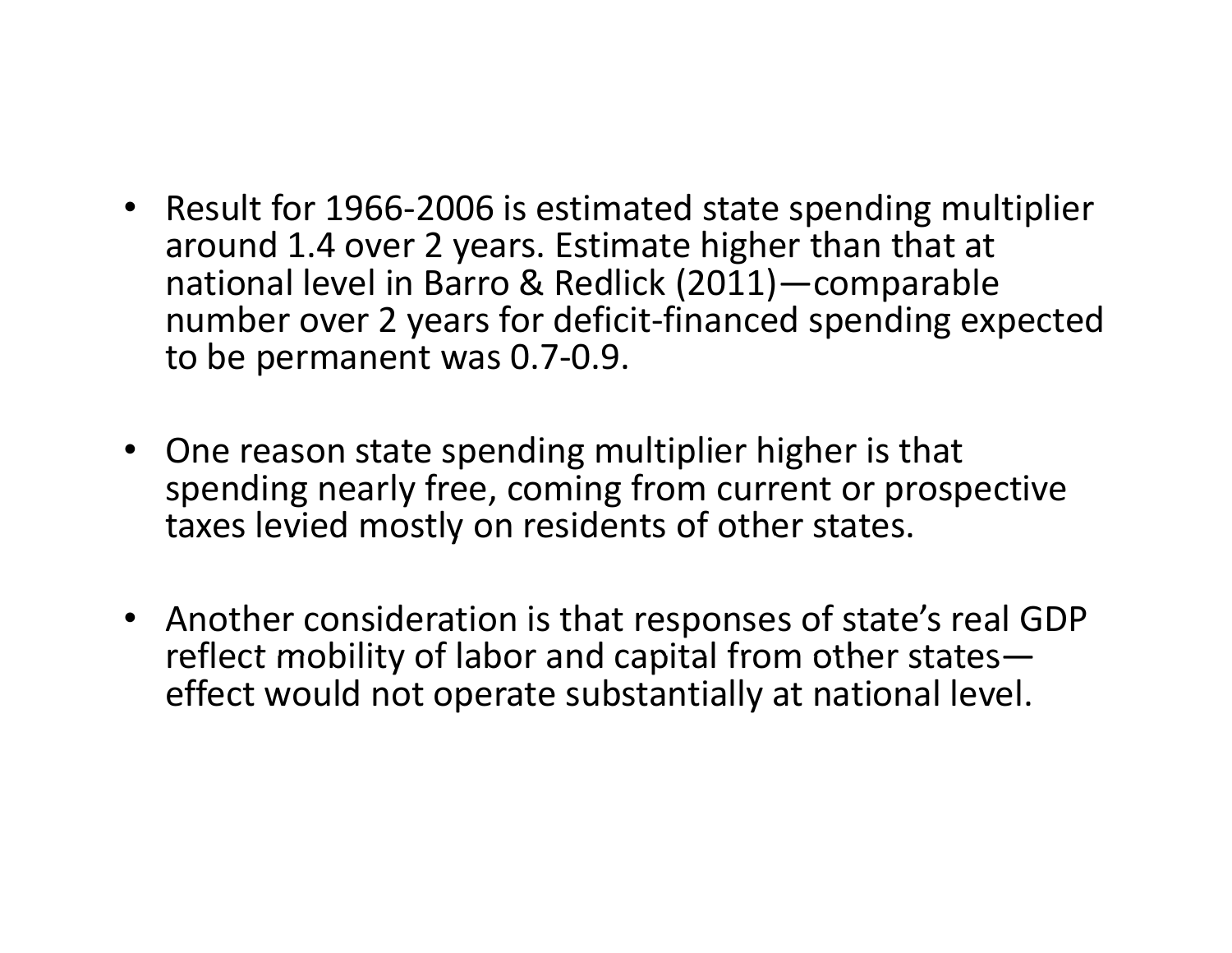### Cohen, Coval, Malloy (2011)

- Examined array of federal spending programs (earmarks, transfers, government contracts) in U.S. states. Focus on response of outlays to exogenous changes in states' political power in U.S. Congress.
- Over 1967-2008, added state spending driven by state's enhanced political power led to declines in investment and employment by corporations headquartered in state. Also found declines in overall state real GDP and employment. Hence, estimated state spending multipliers were negative.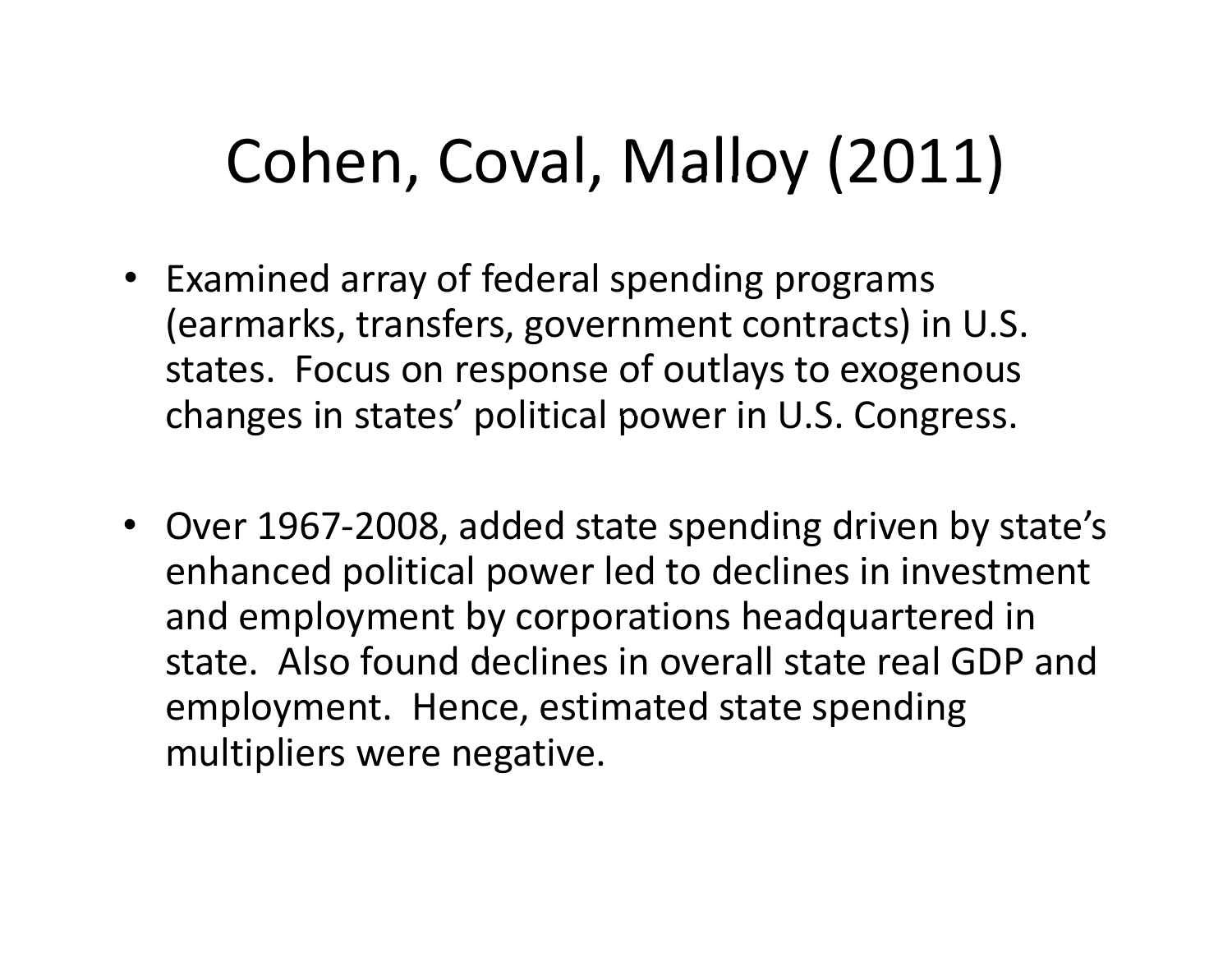### Wilson (2012) and Chodorow-Reich, et al. (2012)

- $\bullet$  Focus on effects across U.S. states from spending under American Recovery and Reinvestment Act (ARRA) in 2009-10. Idea is that many forms of spending driven by formulas that allocated funds to states in relative amounts predictable from conditions before 2007-09 recession.
- $\bullet$  For example, in 2009-10, states with lots of highways got disproportionate share of highway spending, places with large youth population got disproportionate share of educational funding, and states with history of many Medicaid recipients got disproportionate share of Medicaid payments.
- • Using these patterns, possible to filter out parts of ARRA spending driven by state economic conditions in 2009-10 and, hence, subject to reversecausation problem. Wilson (2012) covers all state spending under ARRA except that by Department of Labor, notably unemployment insurance. Chodorow-Reich (2012) examines only outlays under Medicaid.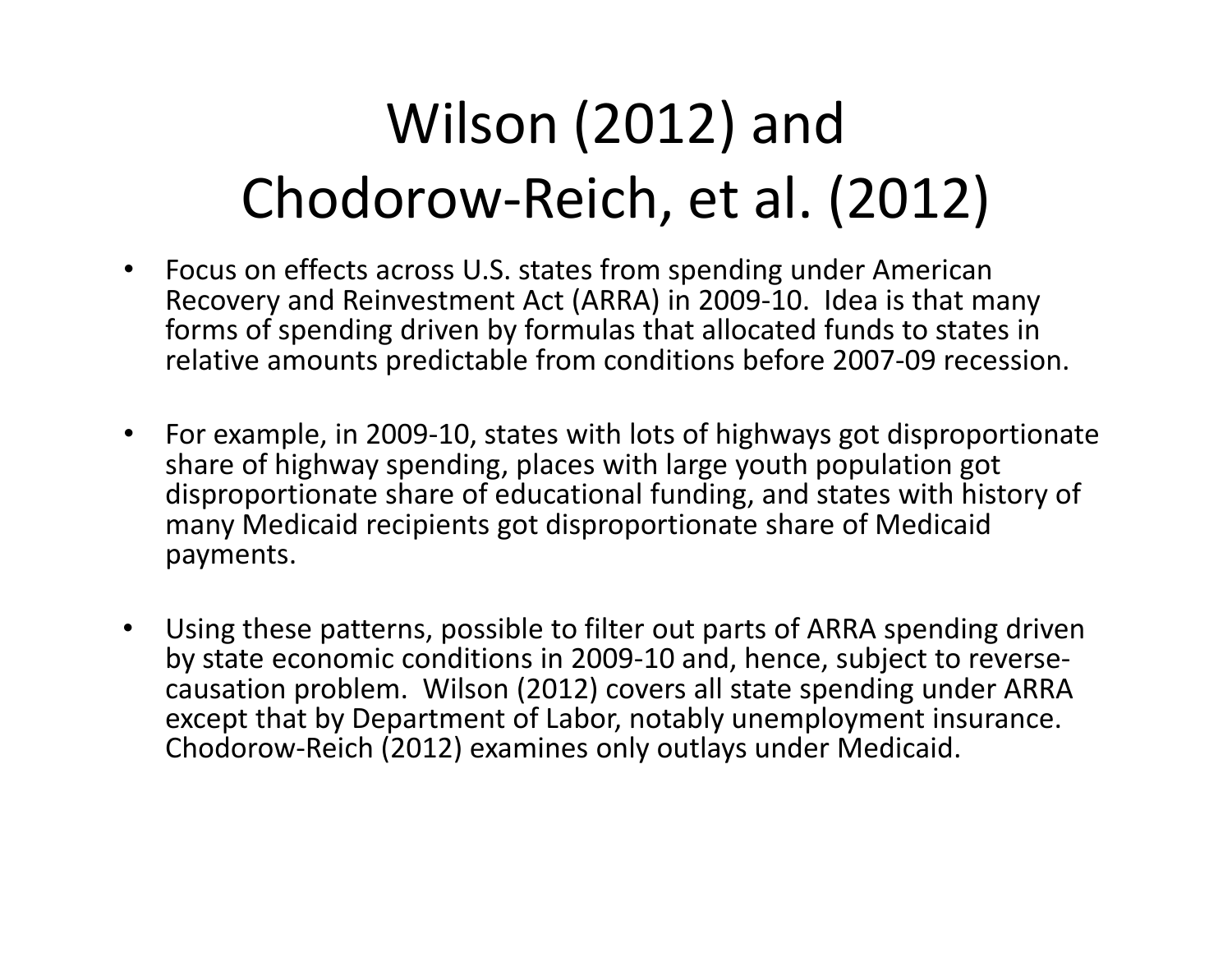- Main finding from both studies: added ARRA spending in state led to increase in state's total employment in 2009-10. Hence, implied spending multipliers (not quantified) positive.
- As with Nakamura & Steinsson (2012), evidence relates to state spending financed by other states and, therefore, nearly free.
- Also, unclear whether patterns of state employment growth in 2009-10—essentially 1 year of observations across states—depend directly on factors used to predict ARRA spending (highway miles, prior Medicaid population), rather than ARRA spending, per se.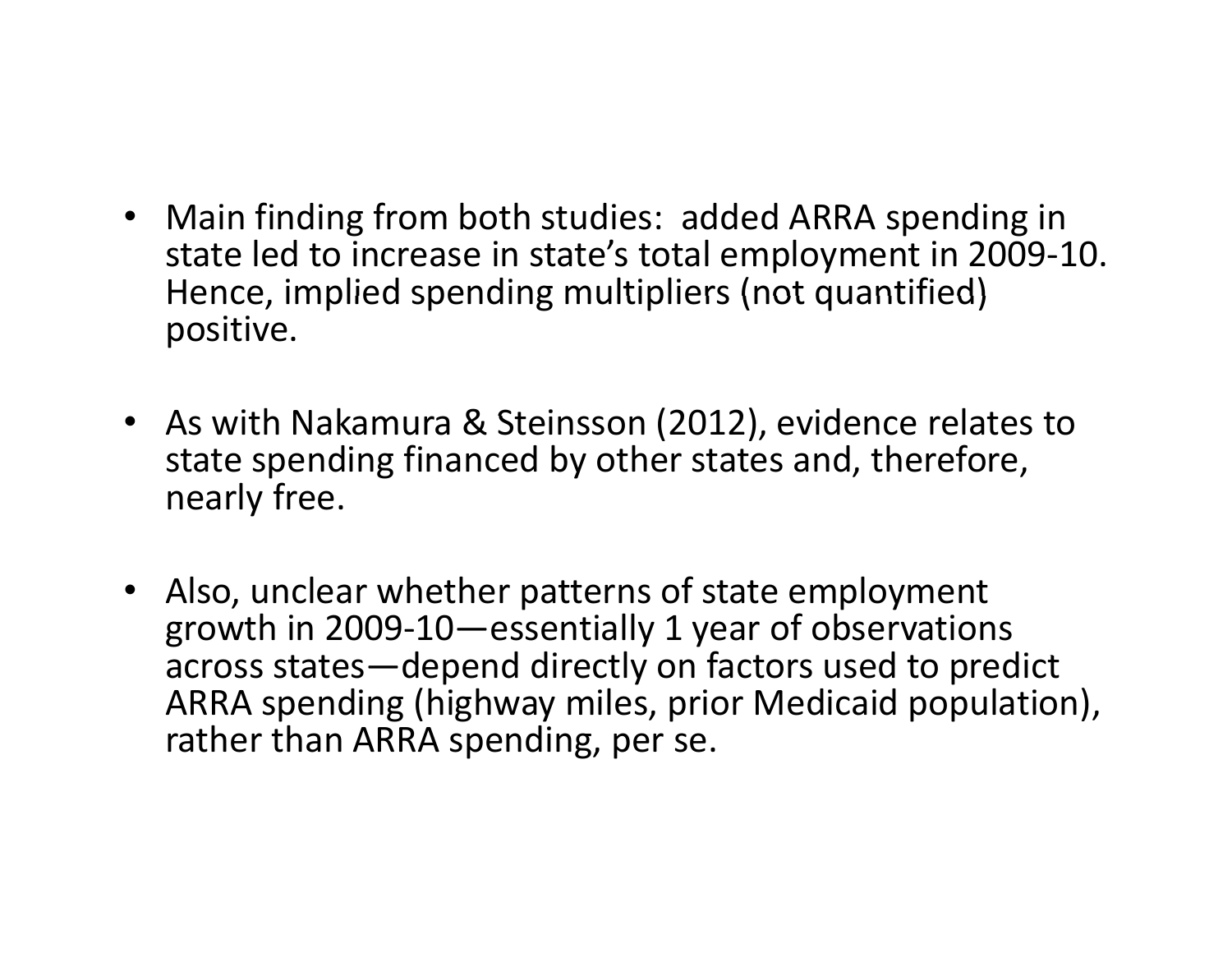# Shoag (2011)

- Uses differential performances of states' pension-fund investments to generate exogenous shocks to state government spending.
- Gets large estimated spending multipliers from these changes. But there is a state wealth effect that also operates?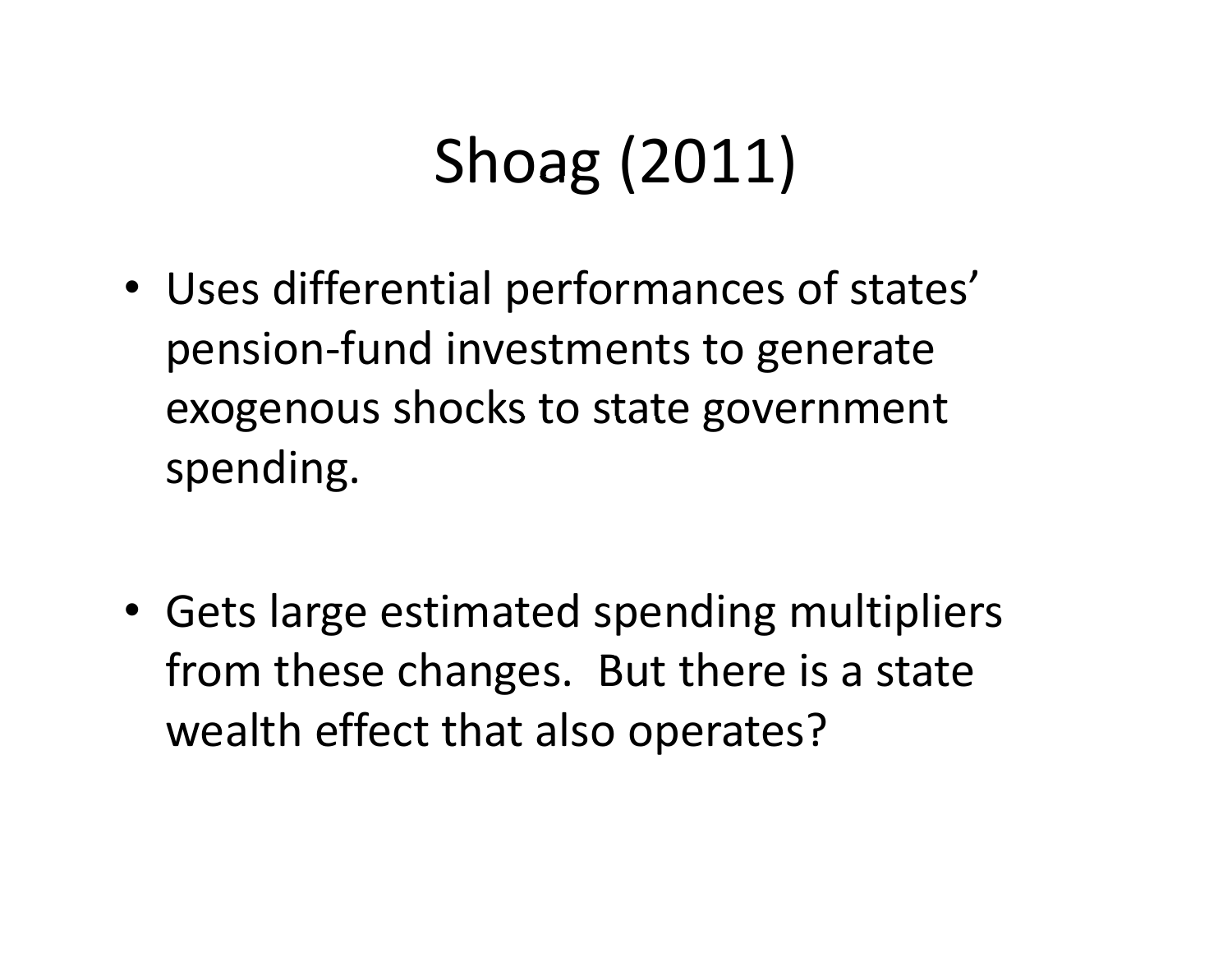### New Deal Spending

- Currently working with Price Fishback to estimate effects on state incomes from New Deal spending programs of 1930s. For example, public works & agriculture spending varied across states in ways predictable from history. Estimation method analogous to Nakamura & Steinsson (2012).
- Estimated multipliers look small but problems in data and estimation.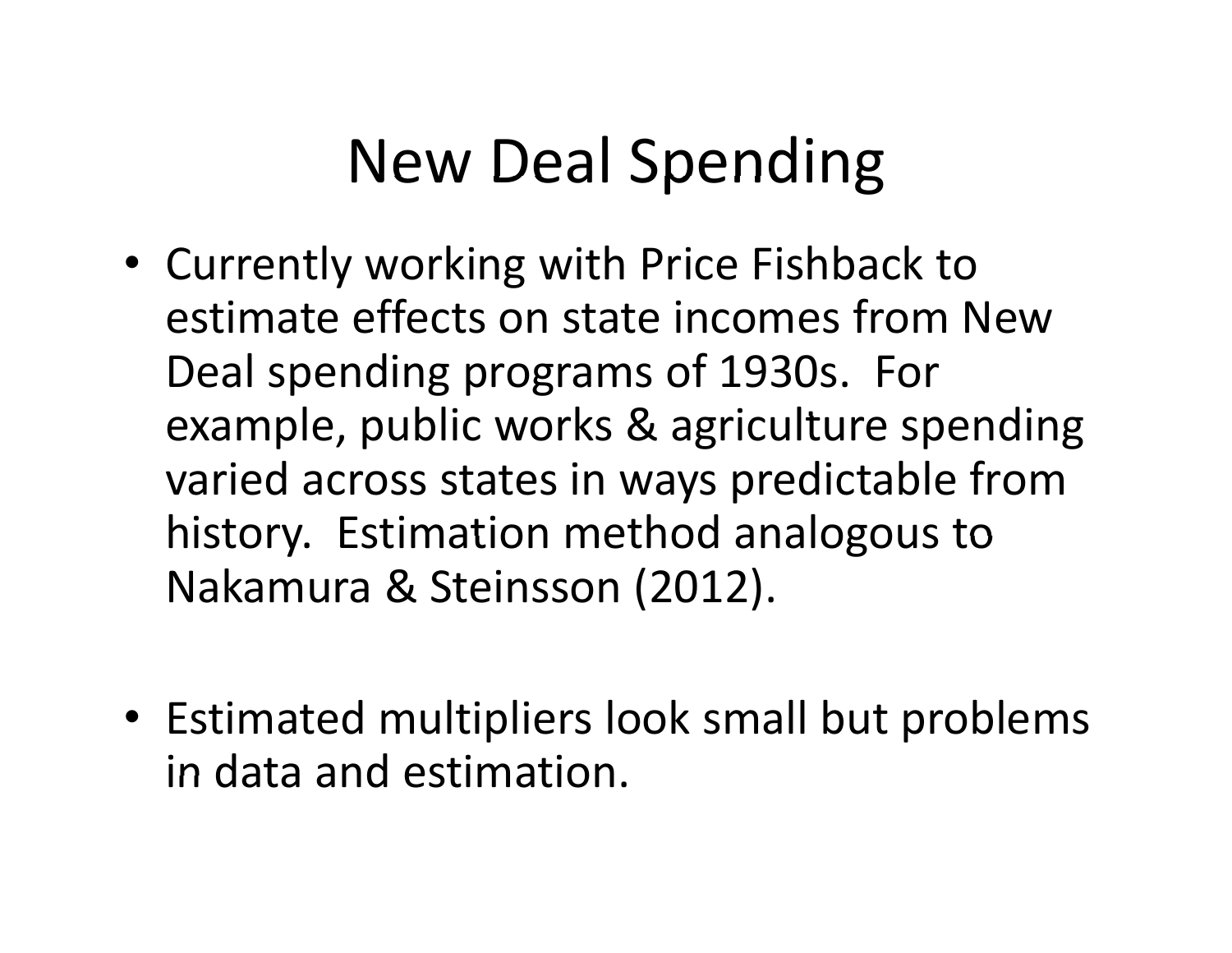### Simulated Effects of 2009-10Stimulus Package

- U.S. government spent roughly \$300 billion (2.1% of GDP) extra in each of 2009 and 2010. Assume macro effects can be gauged by empirical estimates of defense-spending multipliers.
- • Since stimulus spending largely deficit financed, use spending multiplier of 0.4 within current year and 0.6 over 2 years.
- Estimate GDP boosted by \$120 billion in 2009 and \$180 billion in 2010 (0.9% and 1.2% of GDP). Since multipliers less than 1, heightened public outlay reduces private parts of GDP, notably private domestic investment and personal consumer expenditure.
- Short-term deal pretty good, because added public outlays of \$600 billion over 2 years come at cost of \$300 billion in private spending; that is, 50 cents on the dollar.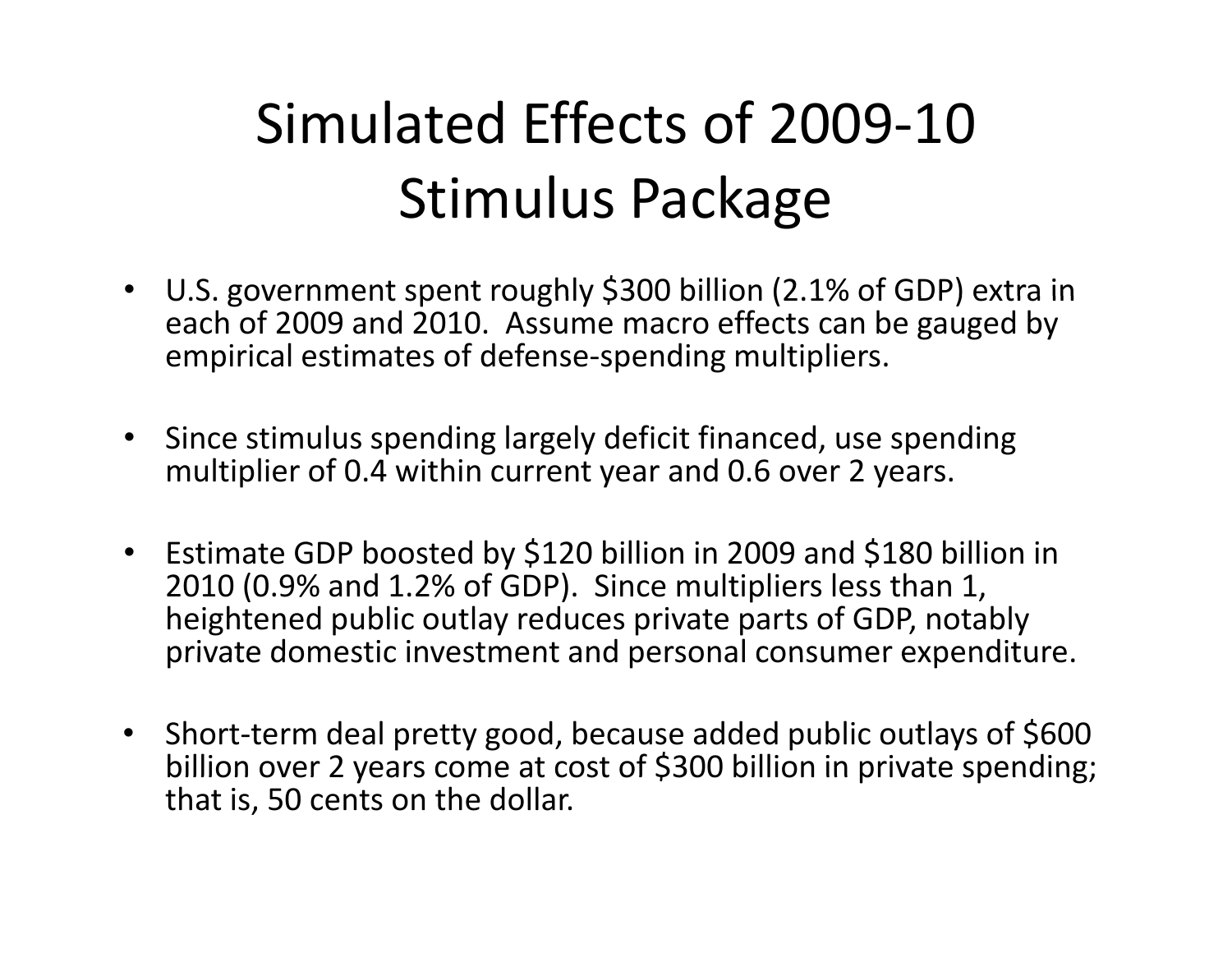- Other part of story is that the public debt increased by more than \$600 billion. This debt has to be paid for sometime by raising taxes (if government spending does not change after going back down by \$300 billion).
- Considered before example in which taxes rose by \$300 billion in 2011 and 2012 and then reverted to initial level. Counter-factual, but critical point is that taxes have to rise some time.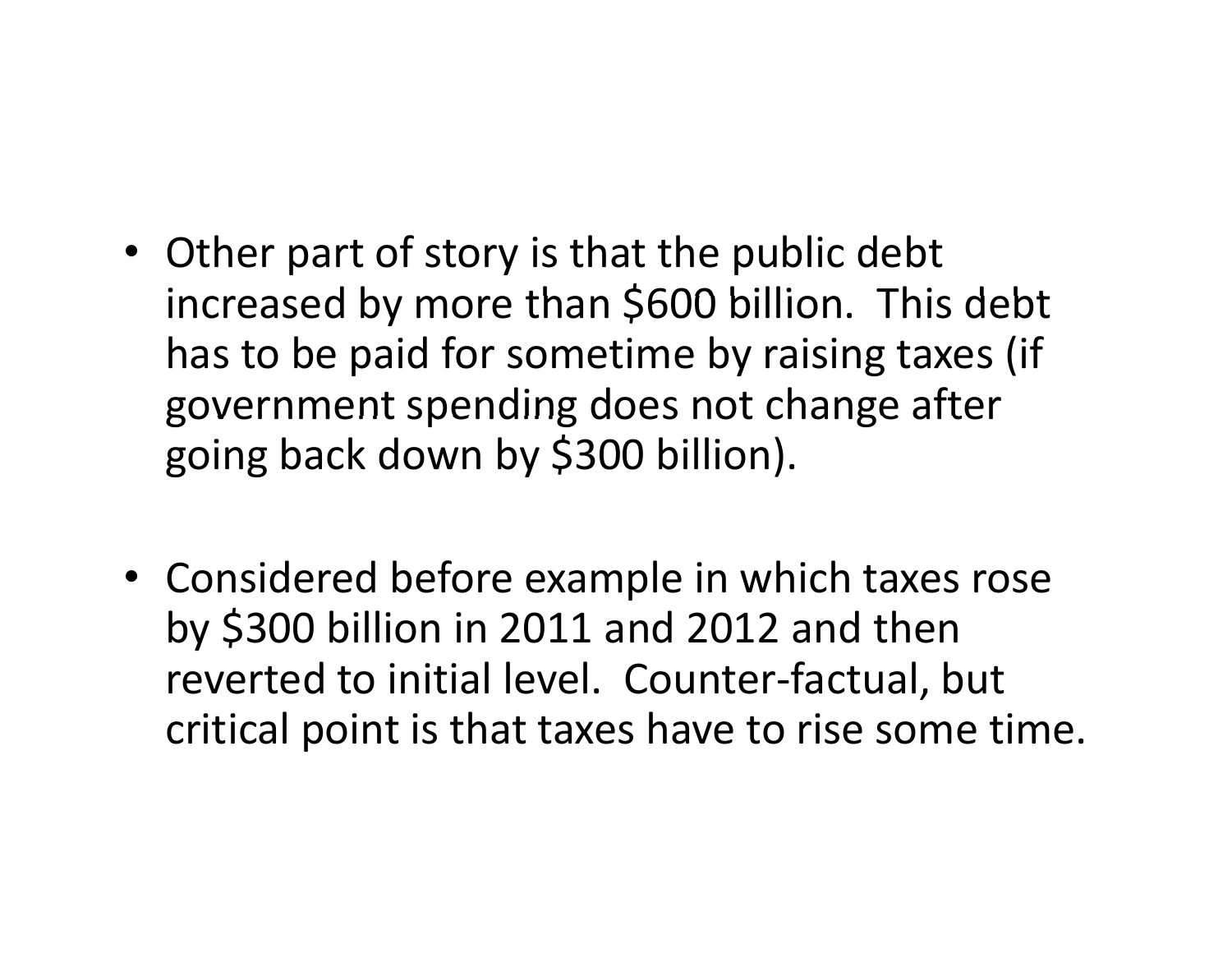### Tax Multipliers

- Existing estimates of "tax multipliers" used to get full effects of stimulus package on path of real GDP.
- Findings of Romer & Romer (2010) and Barro & Redlick (2011) suggest tax multipliers with one-year lag around -1.1; that is, GDP falls next year by \$1.10 for each increase in federal taxes by \$1.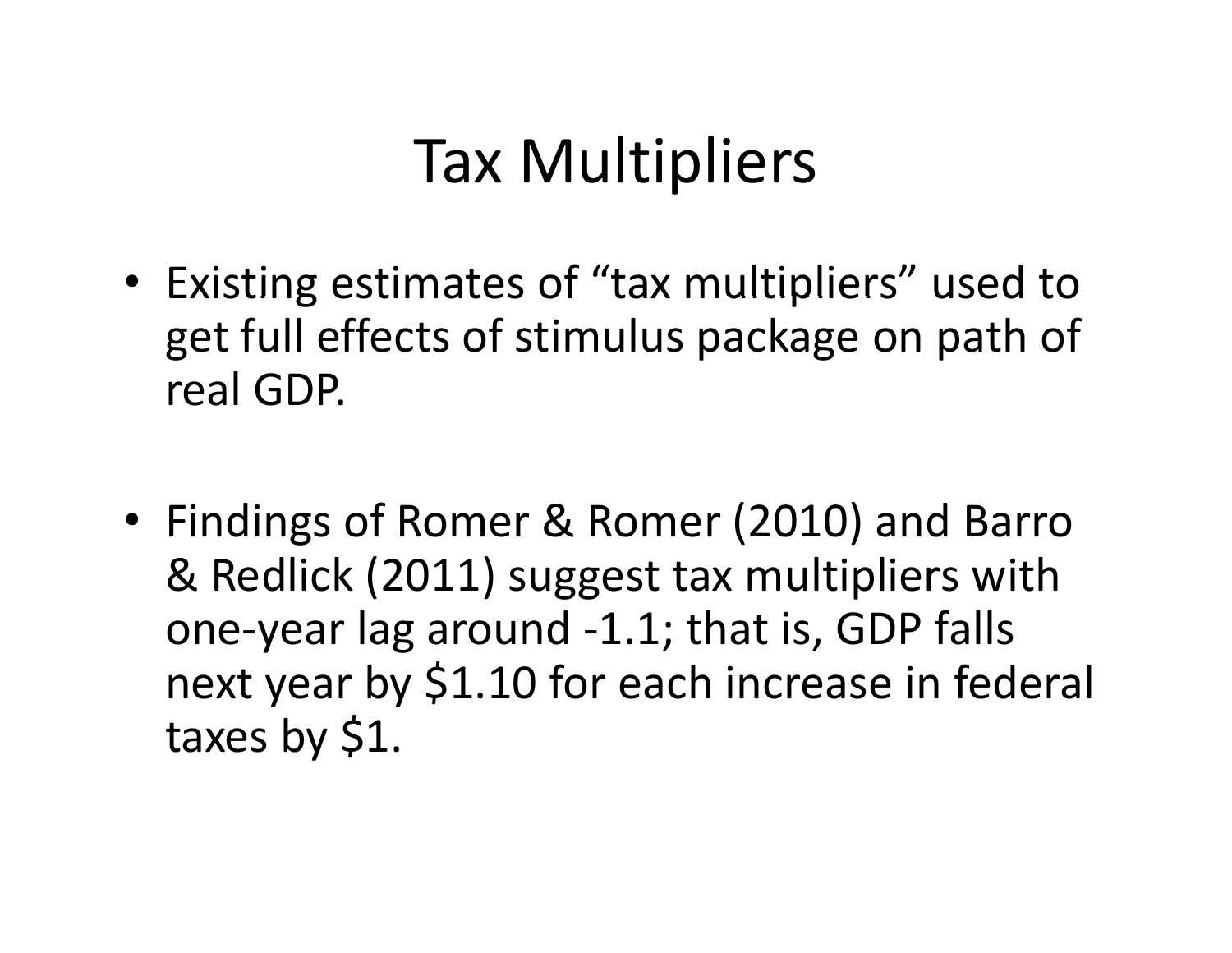- Path of incremental government outlays in billions of dollars over 5 years: +300, +300, 0, 0, 0, which adds to +600.
- Path of estimated effects on real GDP: +120, +180, +60, -330, -330, adding to -300. Real GDP falls overall because "balanced-budget multiplier" negative—government-spending multiplier between 0.4 and 0.6 and tax multiplier -1.1.
- $\bullet$  Effects on private parts of GDP: -180, -120, +60, -330, -330, which sums to -900.
- Over 5 years, stimulus package of 2009 was a way to get extra \$600 billion of public spending at cost of \$900 billion in private spending—probably not attractive deal.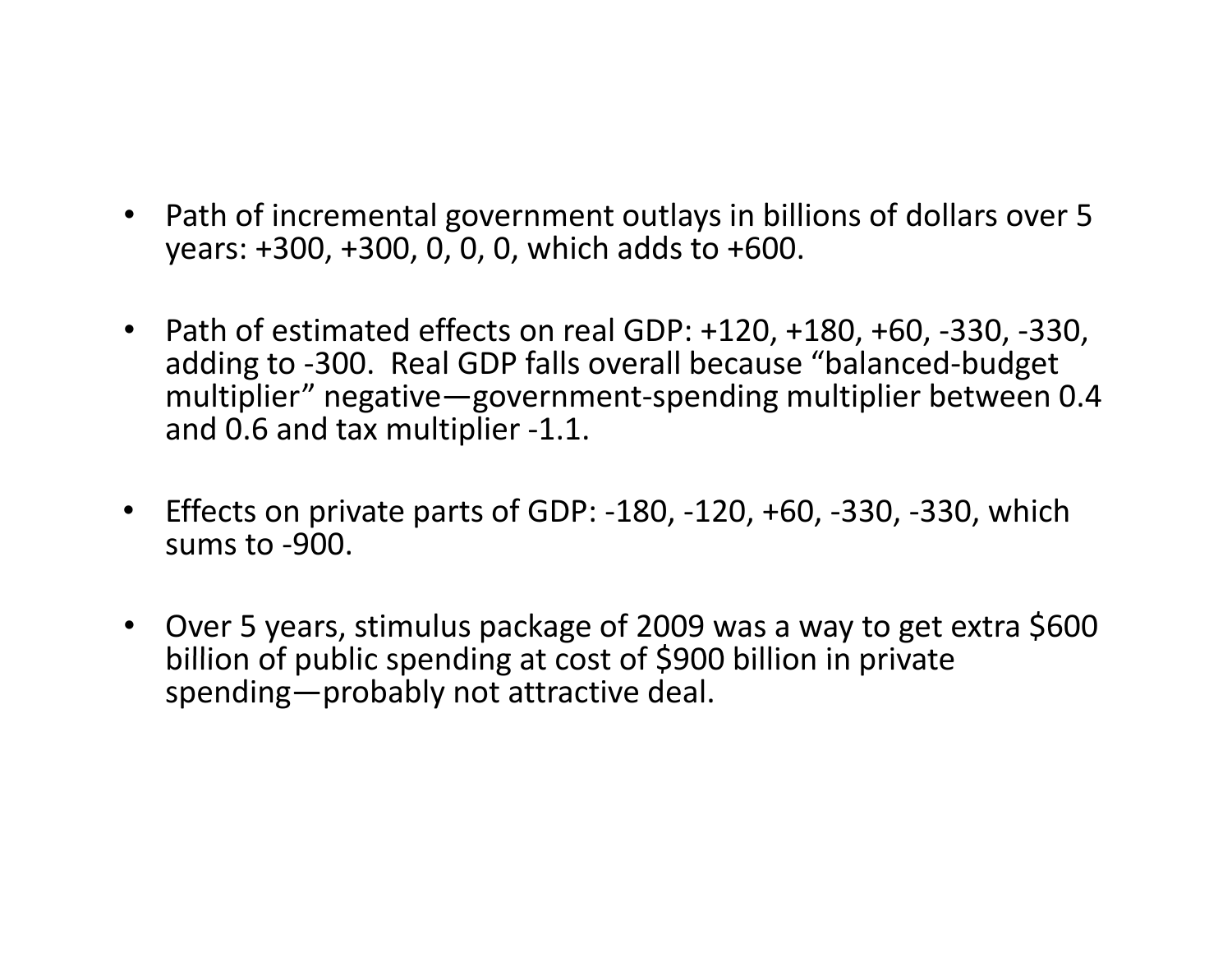### Cutbacks in Defense Spending from Sequestration

- Treat sequester as cut, starting 2013, by 5% in defense outlays and 5% in other federal spending. Consider here only effects on real GDP from defense-spending cuts.
- •• Since defense spending in 2012 was \$809 billion, 5% cut implies reduced outlay by \$40 billion per year, starting 2013.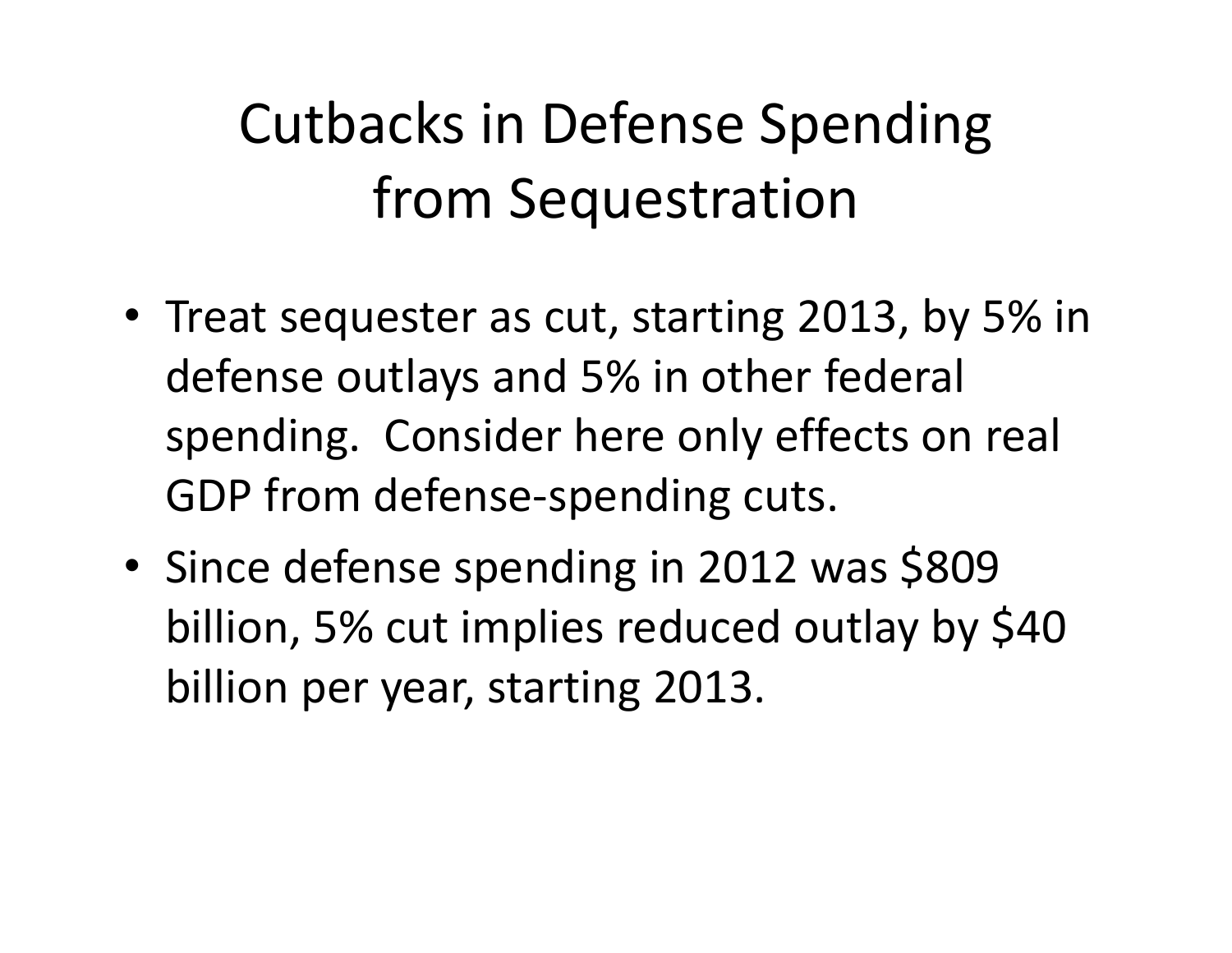- Cut in defense spending lowers federal deficit; hence, public debt lower than otherwise. Implies taxes decrease correspondingly compared to benchmark path.
- Can make various assumptions about timing of decreases in taxes. Assume federal taxes decline by \$40 billion per year starting 2013, paralleling reductions in defense outlays. Similar long-run conclusions if lower taxes delayed.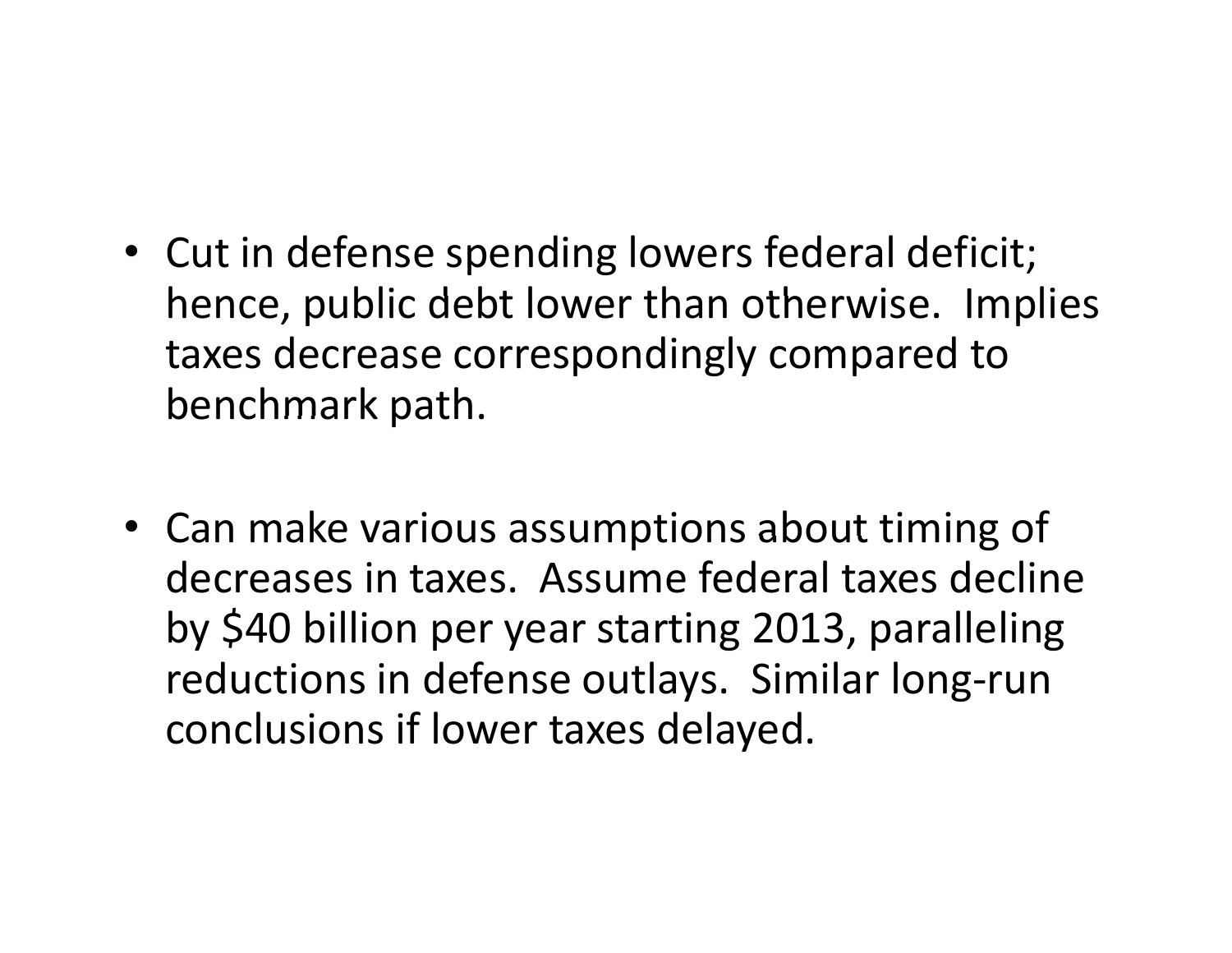- As before, defense-spending multiplier 0.4 within year, 0.6 over 2 years. Tax multiplier -1.1, 1-year lag.
- Assumptions imply that real GDP falls compared to benchmark path by \$16 billion in 2013 (because of spending multiplier), rises by \$20 billion in 2014 (because tax multiplier more than offsets spending effect).
- Private parts of GDP rise by \$24 billion in 2013 (60 cents on dollar compared to spending cut) and \$60 billion in 2014 (because GDP now above benchmark).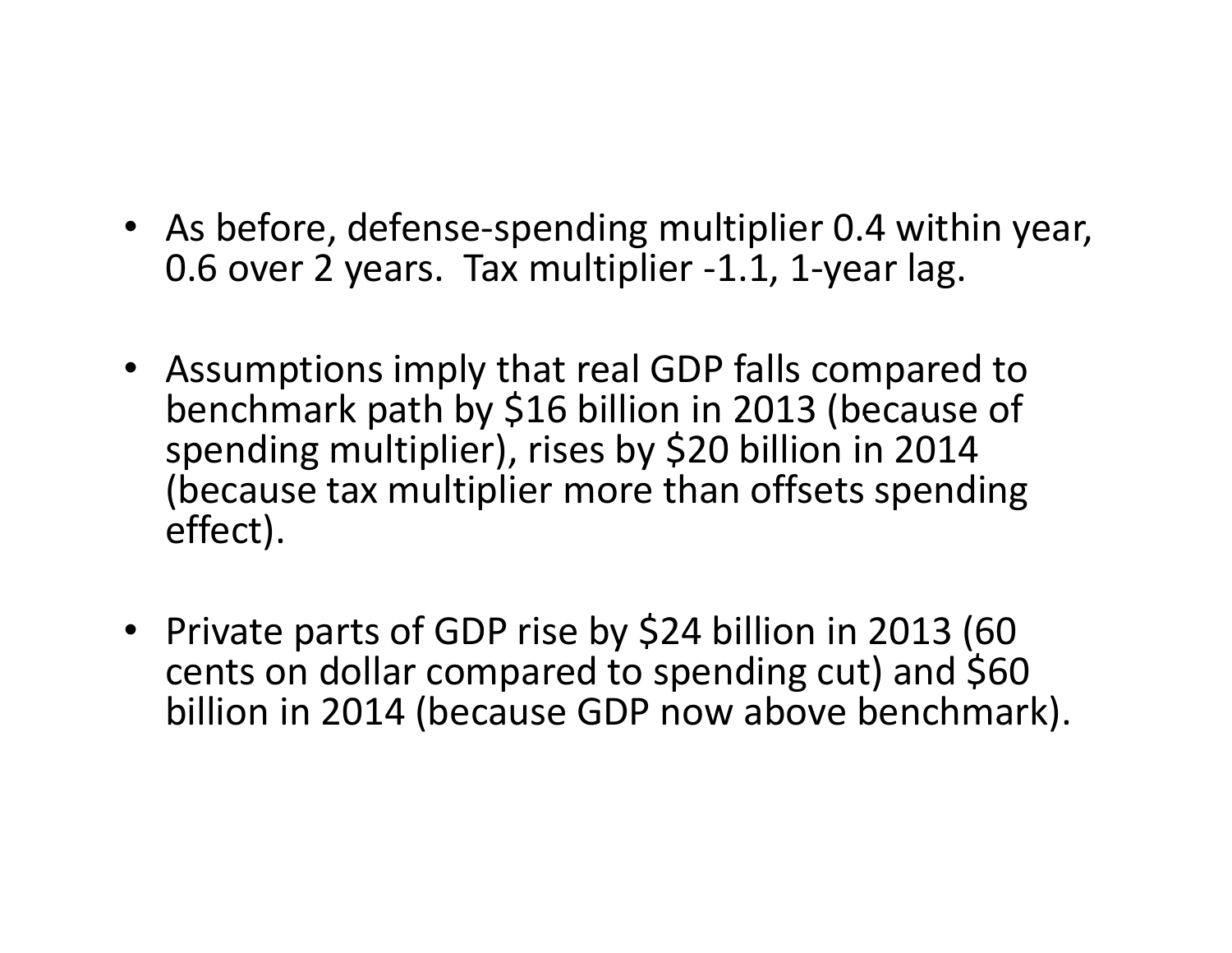- Effect of +\$20 billion on real GDP continues into each future year. Over 5 years (out to 2017), overall effect is reduction in defense spending by  $$200$  billion, cut in taxes by  $$200$  billion, increase in real GDP by \$64 billion, rise in private parts of GDP by \$244 billion.
- Thus, over 5 years, get roughly \$1.20 of extra private spending for each \$1 less in defense spending.
- Whether this exchange is good deal depends on how much society values defense spending as contributor to national security. It is this kind of economic and political calculation—not mystery of Keynesian economics—that dictates how large defense budget and other parts of government spending should be.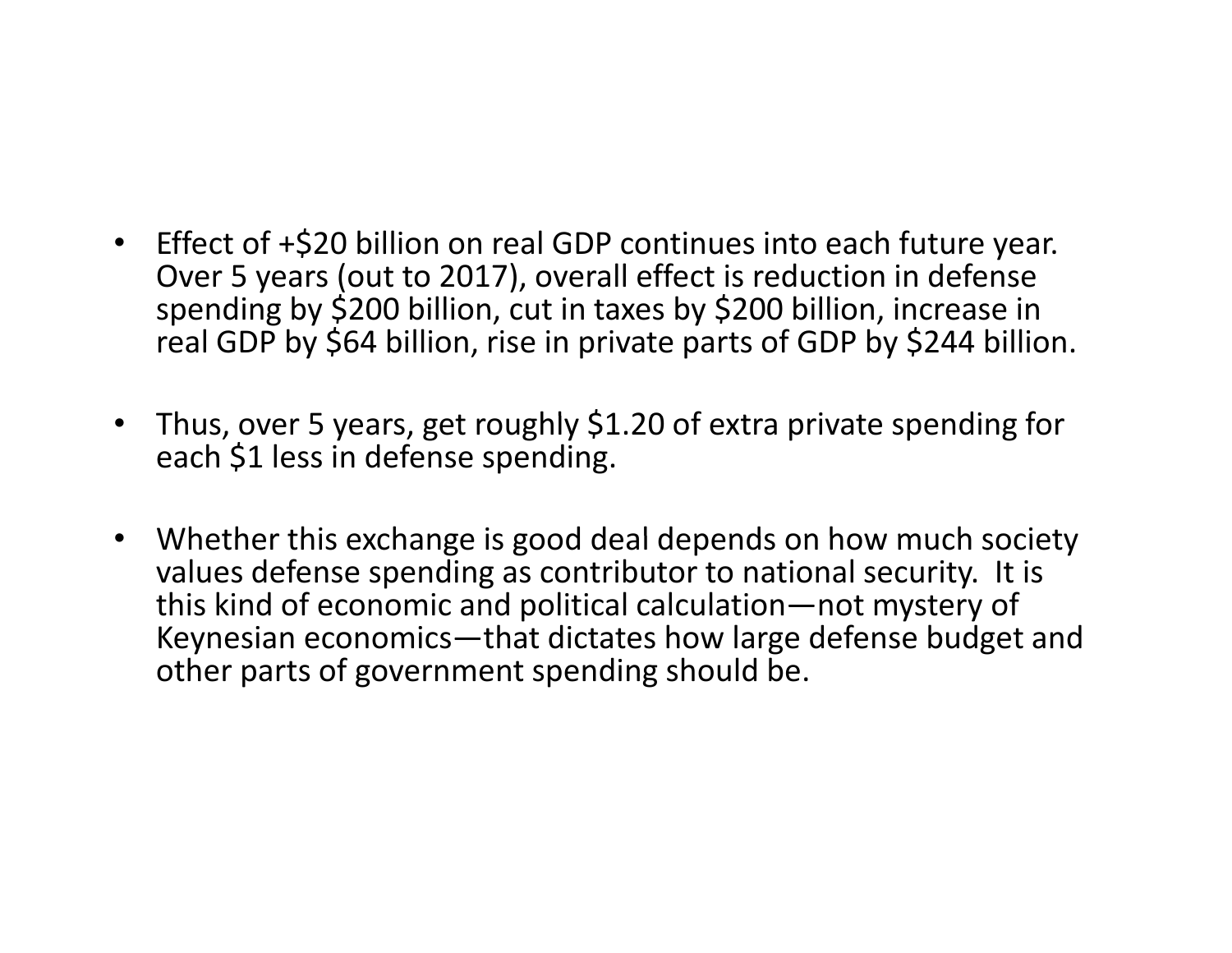- Conclusions consistent with historical pattern in which U.S. economy responded well to much larger defense cuts. Particularly compelling is strong economic performance after massive post-WWII demobilization.
- Similar pattern for more recent defense cuts. From 1987 to 2000, under first-Bush and Clinton administrations, share of defense spending in GDP fell from 7.4% to 3.7%.
- Average growth rate of real GDP over period was 3.3% per year, despite 1991 recession.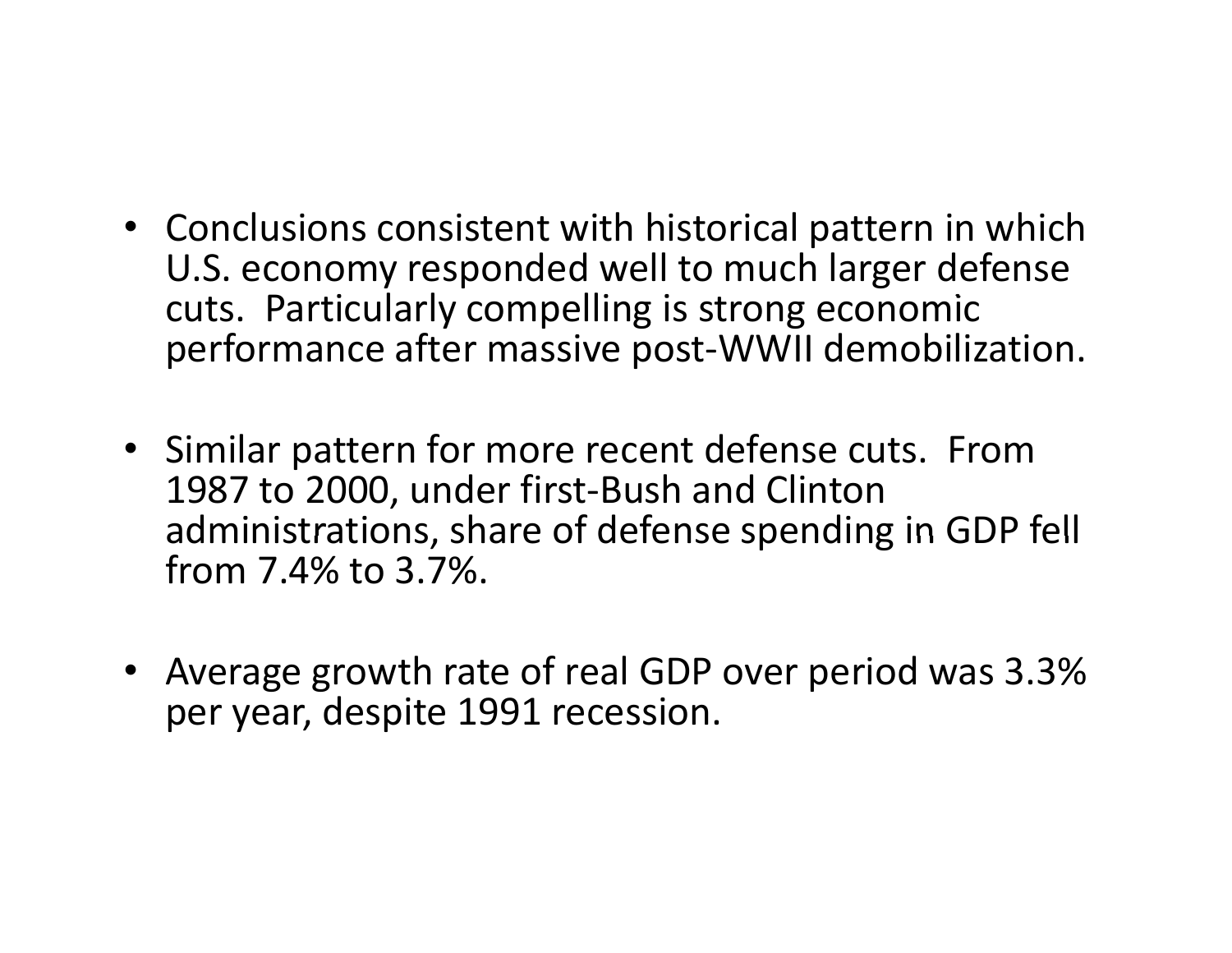#### Fiscal Uncertainty

- Did not consider added uncertainty about how large fiscal deficits, growing ratio of public debt to GDP will be resolved.
- Will it be lower spending—especially on entitlements?
- Will it be higher taxes on what?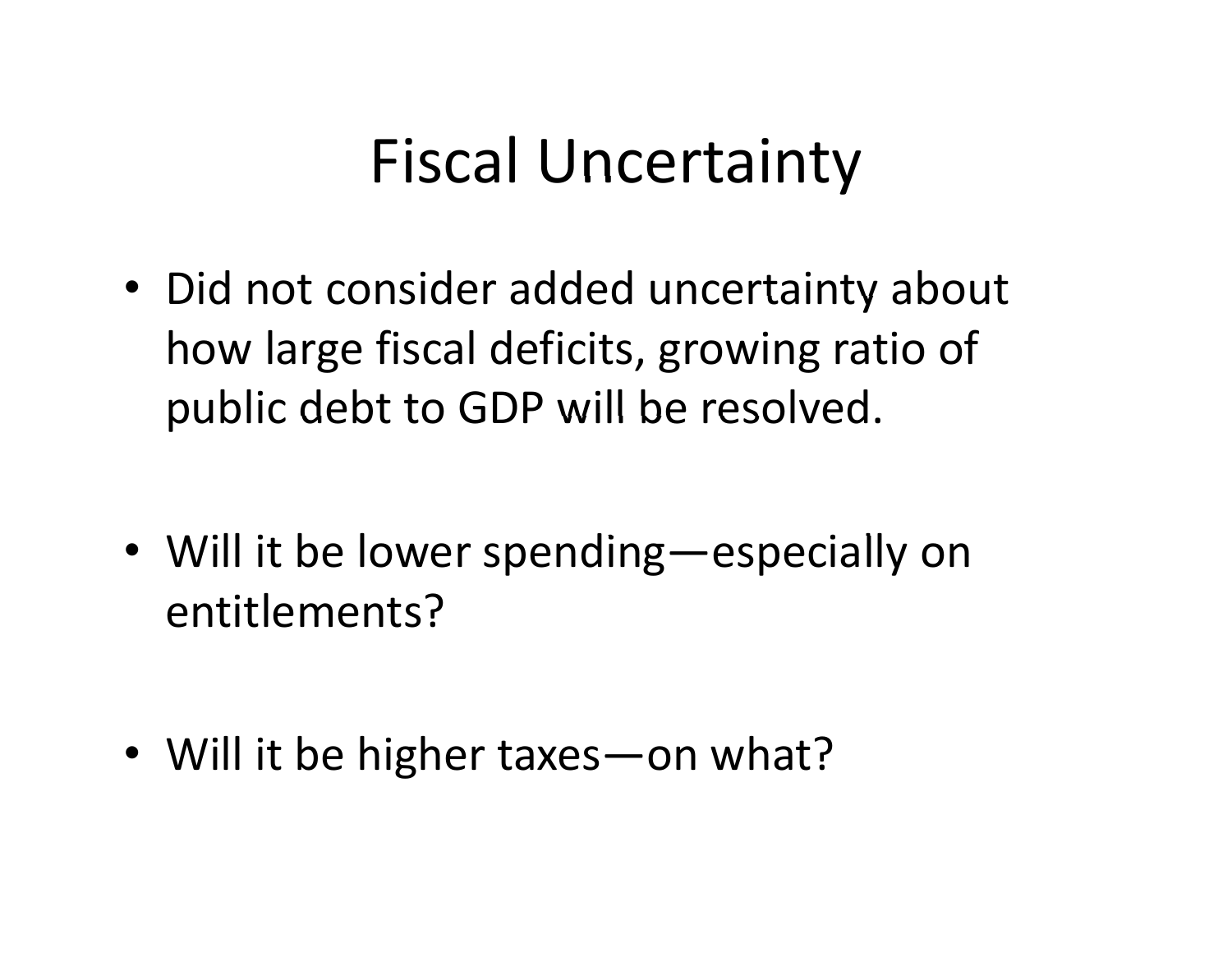- Will it be high inflation? (Related to monetary policies ) policies.)
- In some countries, will it be confiscation of deposits, defaults on public debt?
- Various uncertainties tend to depress investment and retard economic recovery.